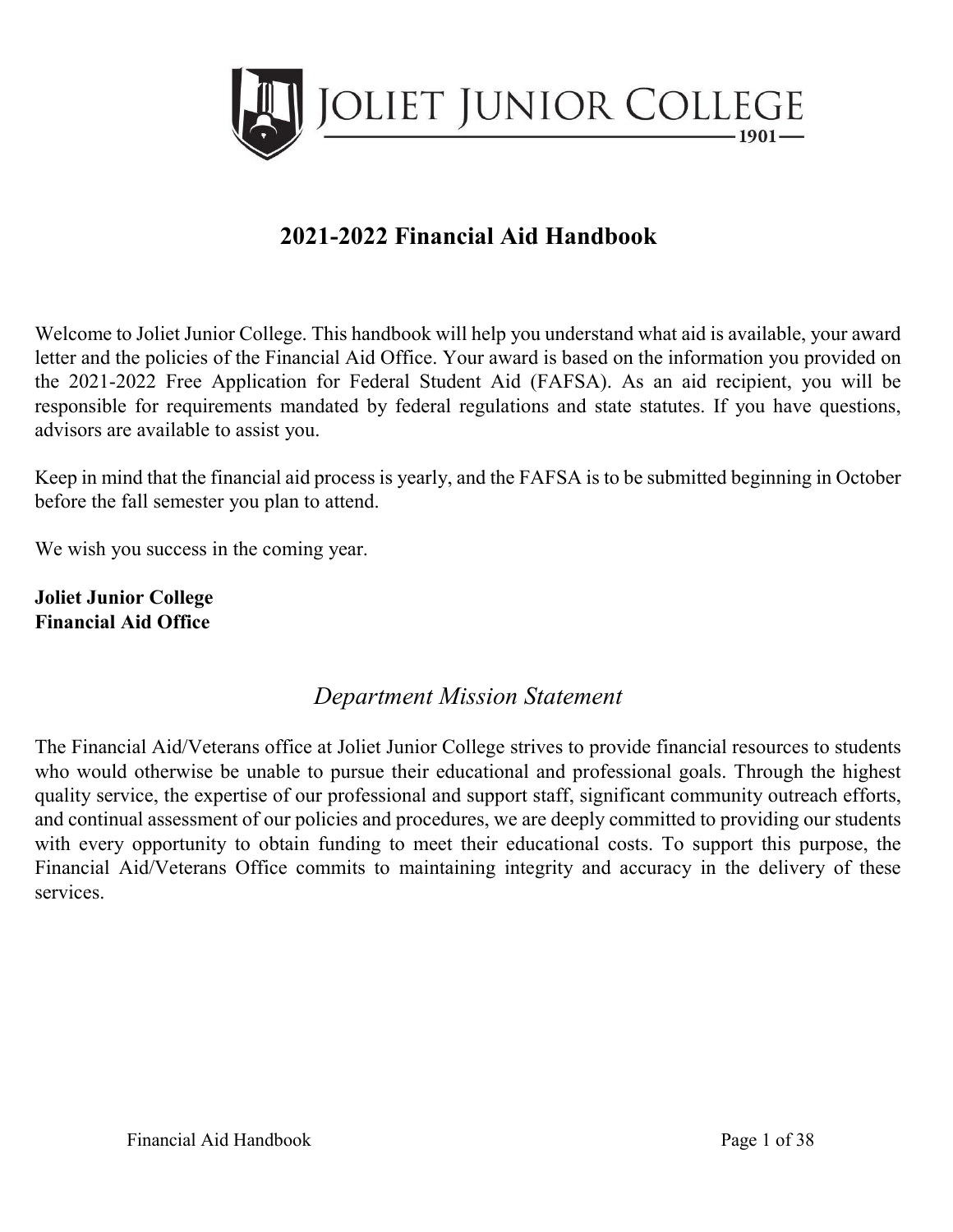| <b>Institutional Requirements</b>                                       | 3              |
|-------------------------------------------------------------------------|----------------|
| How to begin the Financial Aid Process                                  | 5              |
| Eligibility Criteria                                                    | 6              |
| <b>Repeating Coursework</b>                                             | $\overline{7}$ |
| Remedial / Developmental Coursework                                     | $\overline{7}$ |
| Verification Process                                                    | 8              |
| Awarding Criteria                                                       | 9              |
| Understainding your award letter                                        | 11             |
| Types of Federal Aid                                                    | 12             |
| Student Employment Frequently asked questions                           | 15             |
| Direct Loan Information                                                 | 16             |
| Illinois MAP Grant                                                      | 19             |
| Process for purchasing books/ supplies with Financial Aid/ Scholarships | 21             |
| Financial Aid Posting/Disbursements                                     | 22             |
| <b>Rights and Responsibilities</b>                                      | 23             |
| Financial Aid Satisfactory Academic Progress                            | 25             |
| Unusual Enrollment History (UEH)                                        | 26             |
| Additional Information                                                  | 28             |
| <b>Veterans Educational Benefits</b>                                    | 29             |
| Adjusting Aid Due to Enrollment Status Changes                          | 30             |
| Withdrawal and Refund Policy                                            | 31             |
| Financial Aid Award Programs                                            | 32             |
| Professional Judgement & Dependency Override                            | 33             |
| Financial Aid Office Information                                        | 38             |
|                                                                         |                |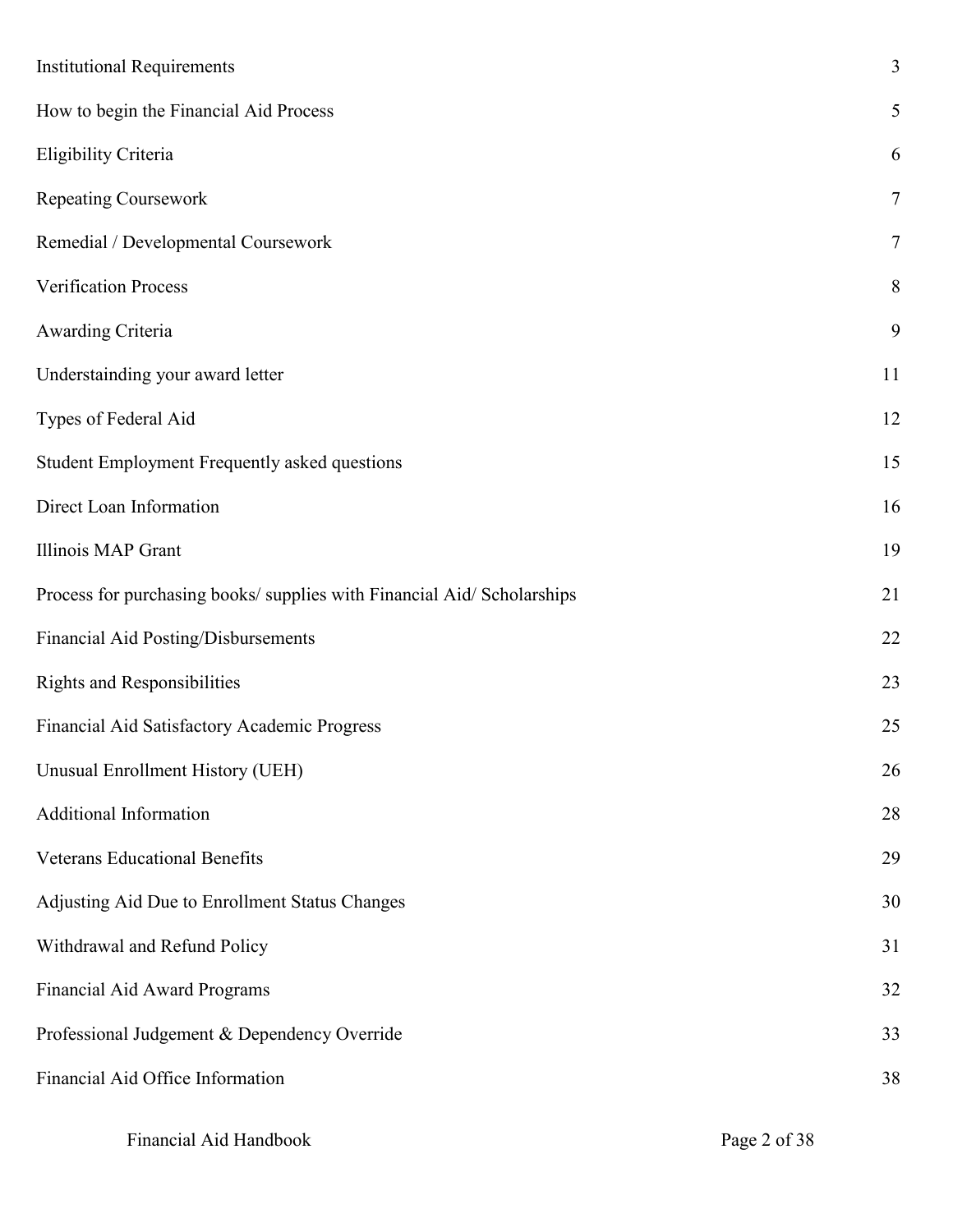## **Institutional Requirements**

## **Administrative Capability**

### **Adequate Number of Qualified Person(s) to Administer the Title IV Programs**

Staffing levels are determined by ISAC and NASFAA research that considers the number of financial aid recipients per student population. There is also a Director of Financial Aid who serves as the chief financial aid administrator at the college and an Assistant Director of Financial Aid who supports the Director.

#### **Adequate Checks and Balances**

In accordance with federal guidelines regarding separation of duties, responsibilities are allocated to the Financial Aid Offices and Business Offices as follows:

#### *The Financial Aid Office*

- $\Box$  Collect supporting documentation for the determination of aid eligibility
- $\Box$  Determining students' eligibility for financial assistance
- $\Box$  Awarding federal, state, and institutional aid in compliance with laws, regulations, and policies.
- $\Box$  Notifying students of financial aid eligibility
- $\Box$  Compiling and completing all institutional, state, and federal reports pertaining to student eligibility
- $\Box$  Calculating the return of the Title IV funds and, when applicable, authorizing post-withdrawal disbursements to students
- $\Box$  Reconciliation of Federal Program expenditures

## *The Business Office*

Maintaining and distributing accurate bills (electronically) Collecting payments for students' accounts Processing disbursements Distributing refunds to students Processing 1098T Maintaining outside scholarships, sponsorships, tuition reimbursements

## **Conflicting Data**

Our procedures ensure that we resolve conflicting data for our applicants as follows:

#### **Applicants Selected for Verification**:

If we have reason to believe that any information on the application used to calculate the EFC is discrepant or inaccurate (or if any supporting documentation is discrepant and inaccurate), we require the applicant to provide adequate documentation to resolve the conflict.

## **Applicants Not Selected for Verification**:

Although we do not review ISIRs for students who are not selected for verification, we resolve any conflicting information of which we become aware. As required, the Financial Aid Office will review all tax returns provided to the school even if they were not requested. All C Codes on the ISIR will be reviewed and resolved by the Financial Aid Office.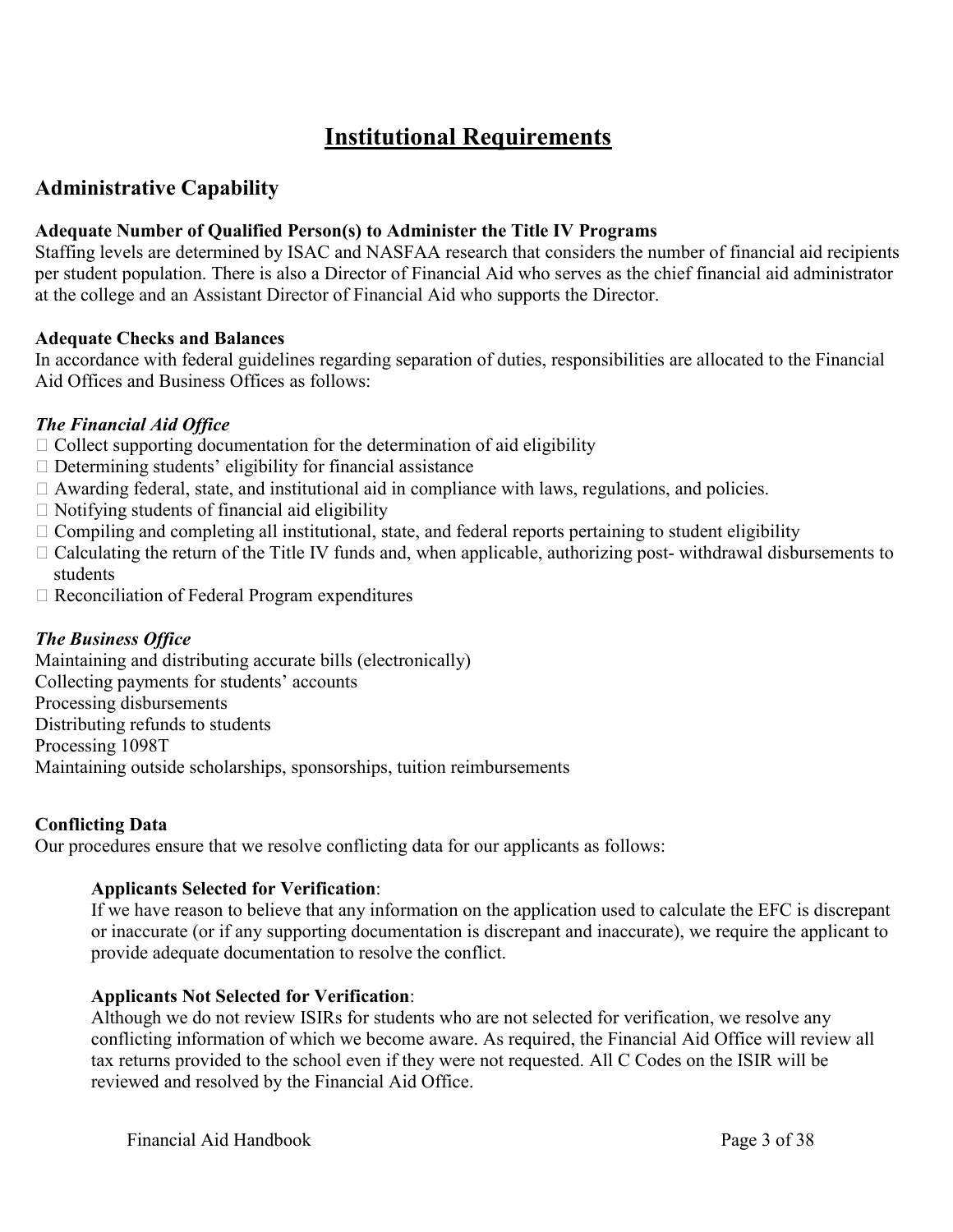## **Other Applicant Information Received by the School:**

We have an adequate internal system to identify conflicting information that we may have, regardless of the source. All personnel in the college are informed to notify the Financial Aid Office if information is presented that may impact a student's eligibility for financial aid. For example, the Foundation who handle scholarships know that they must inform the Financial Aid Office of the student's award.

### **Financial Aid Information**

JJC publishes, through its main web site, financial aid information to enrolled and prospective students. The site is maintained by the JJC Financial Aid team and the Communications Department.

<https://jjc.edu/getting-started/pay-college/financial-aid>

The information includes but are not limited to:

- a) A description of all available financial aid programs
- b) Procedures and forms required to apply
- c) The terms and conditions of loans students receive under the Direct Loan program.
- d) General conditions and terms applicable to any employment provided to a student as part of the student's financial aid package
- e) Standards of satisfactory academic progress

#### **Academic Programs Offered**

Joliet Junior College is accredited by the Higher Learning Commission [\(http://www.jjc.edu/institutional](http://www.jjc.edu/institutional-research/Pages/accreditations.aspx)[research/Pages/accreditations.aspx\)](http://www.jjc.edu/institutional-research/Pages/accreditations.aspx). A description of the academic programs offered at Joliet Junior College is listed in the College's catalog. A list of programs eligible for Title IV aid can be found at <https://www.jjc.edu/getting-started/pay-college/financial-aid>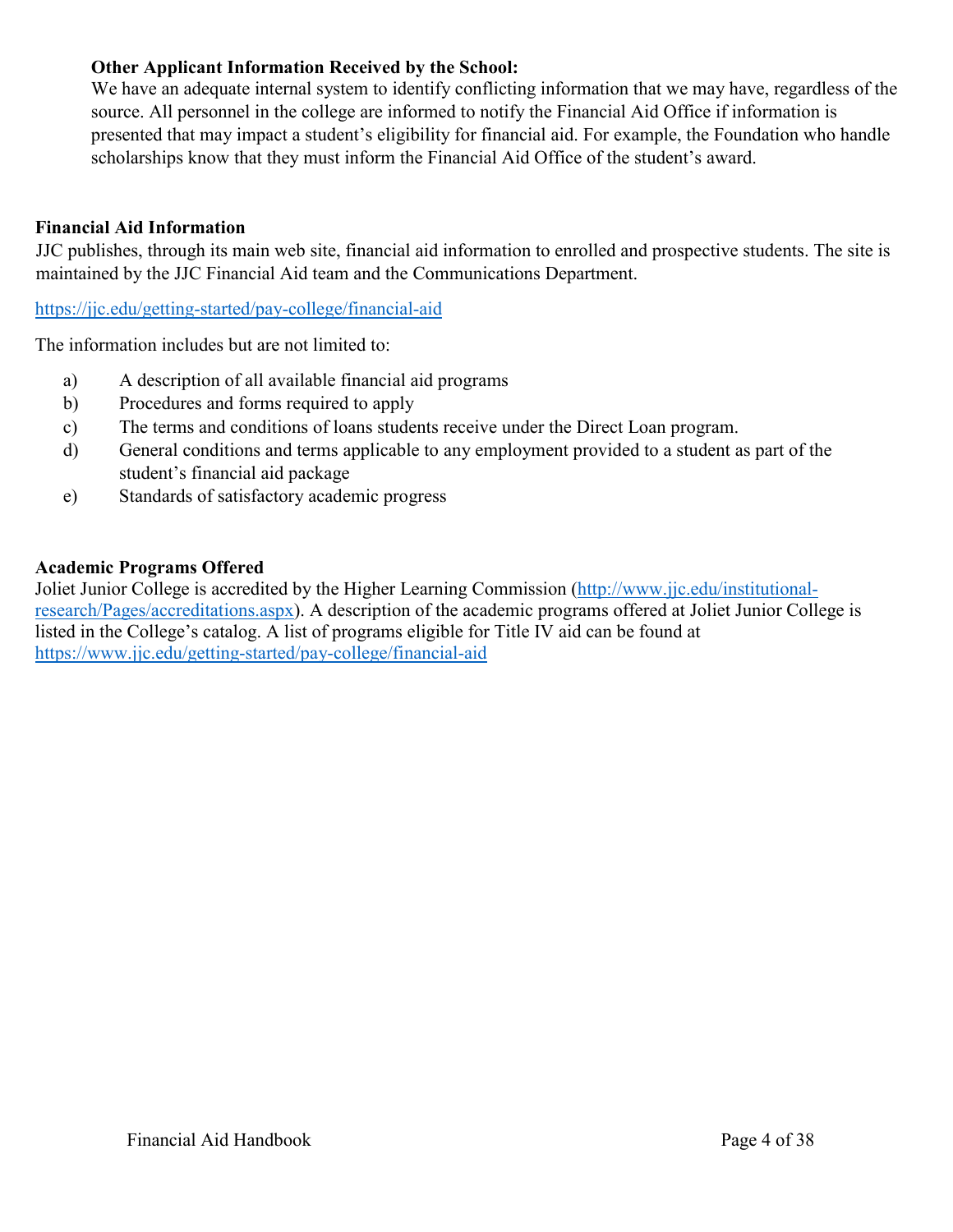## **How to Begin the Financial Aid Process For FALL 2021, SPRING 2022, AND SUMMER 2022**

**STEP 1: Complete the 2021-2022 Free Application for Federal Student Aid (FAFSA) online as soon as possible at** [studentaid.gov.](https://studentaid.gov/h/apply-for-aid/fafsa) Financial information from 2019 is required to fill out a FAFSA (W2 forms, Federal  $1040's$ ).

When you fill out your FAFSA you will be prompted to create an FSA ID and password. Be sure to keep this for your records; you will need this FSA ID every year to apply for FAFSA. JJC's Title IV School code is **001699**.

**STEP 2:** You **must** also complete the JJC online admissions application at [https://jjc.edu/getting](https://jjc.edu/getting-started/admissions)[started/admissions](https://jjc.edu/getting-started/admissions) [i](http://www.jjc.edu/)n order for our office to begin processing your financial aid application.

## **STEP 3: Complete your JJC Financial Aid File:**

Review Financial Aid Self-Service and complete your Required Documents Log into: [my.jjc.edu](http://my.jjc.edu/) Self-Service Menu > Pay Bill & View Financial Aid > Financial Aid Self-Service If you are missing any documents, it will show under "Required Documents."

**ATTENTION: JJC Financial Aid Office will use Financial Aid Self-Service and your JJC student email account for you to access pertinent information regarding your financial aid account (such as missing information, award information, and correspondence).** 

**To ensure processing completion before payment due dates, all requested items must be submitted to the JJC Financial Aid Office by the Financial Aid Priority Date. The Financial Aid Priority Date is typically 2 weeks prior to the semester's first Drop for Nonpayment Date. Refer to our portal page often at [my.jjc.edu/fa](https://my.jjc.edu/student-services/fa/Pages/default.aspx) for important announcements and deadline dates.**

Students that are unable to meet the deadline are still encouraged to complete their financial aid file, but are responsible for payment. Your award notification will be sent to your JJC email account.

**Note:** Program deadlines may supersede the general deadlines given above.

- ♦ The school's application deadlines for Title IV campus-based funds
- ♦ The last date by which a school must receive a SAR or ISIR in order to make a Title IV disbursement
- ♦ The last date by which federal loans can be processed to ensure compliance with cash management regulations
- ♦ Deadlines for submission of all applications and forms (e.g., institutional forms, verification worksheets, various comment code resolution documentation, etc.)
- ♦ Verification deadlines
- ♦ Deadlines for institutional programs (e.g., employment, scholarships, loans, etc.)
- ♦ State program deadlines

**STEP 4:** Investigate and apply for scholarships. JJC scholarships may be found at [https://www.jjc.edu/getting-started/pay-college/scholarships.](https://www.jjc.edu/getting-started/pay-college/scholarships) The website also has a listing of additional websites that may assist you in searching for scholarships.

Financial Aid Handbook Page 5 of 38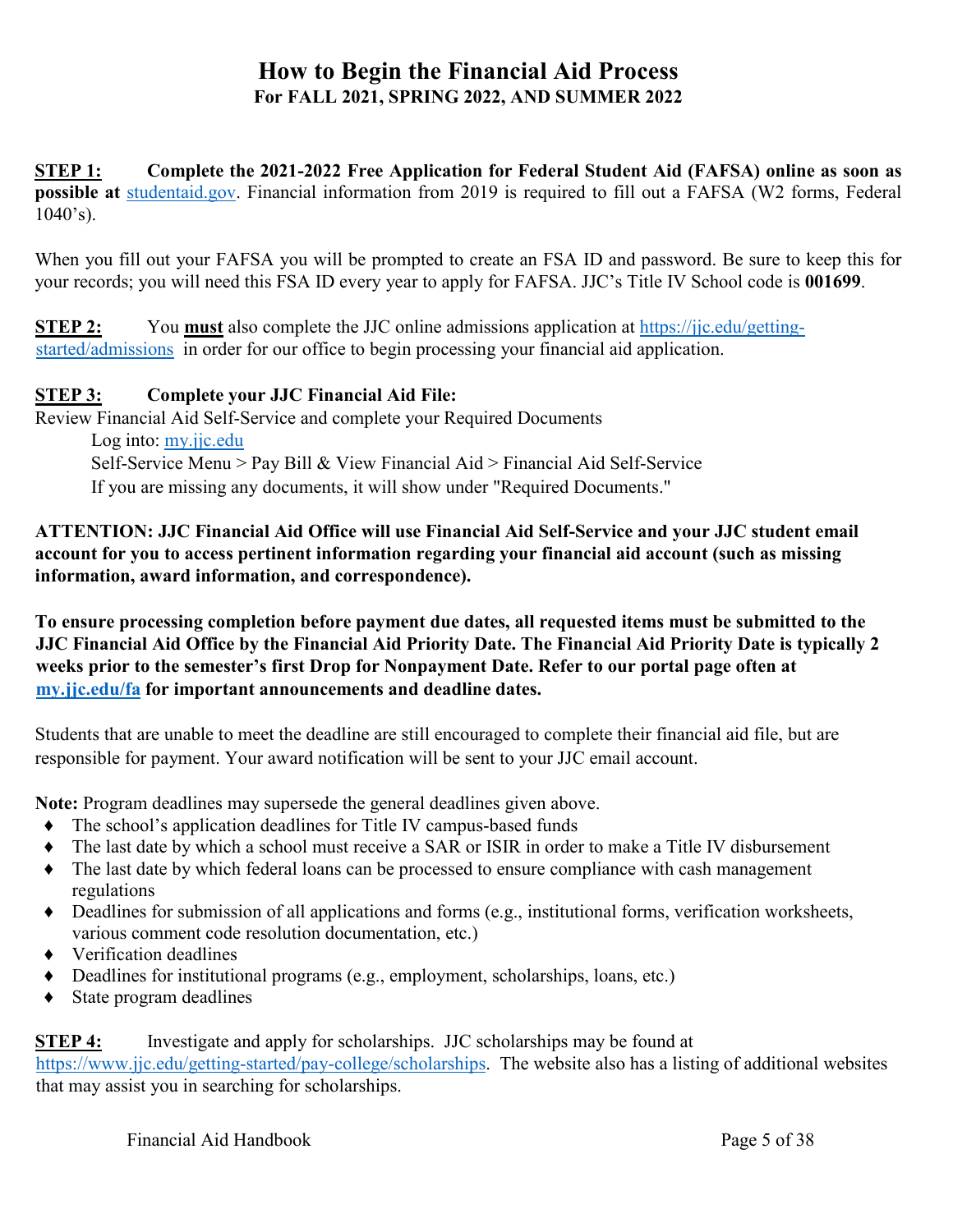## **General Title IV Student Eligibility Requirements**

In order to receive Title IV Aid, a student must meet the general basic eligibility requirements. Some Federal Title IV programs have individual specific requirements that must be met in order to qualify for those programs.

- a) Be enrolled as a regular student in an eligible degree or certificate program
- b) Not be enrolled simultaneously in elementary or secondary school
- c) Meet one of the following academic criteria:
	- Have a high school diploma (this can be from a foreign school if it was professionally evaluated and determined to be equivalent to a U.S. high school diploma); or
	- Recognized equivalent of a high school diploma such as a GED; or
	- Met the ability-to-benefit alternatives; or
	- Be home schooled, and
		- o Obtain a secondary school completion credential for home schooling provided by the student's home state, if one is offered, or
		- o Have completed a secondary school education in a home school setting that qualifies as an exemption from compulsory attendance requirements under state law
- d) Have a valid Social Security Number, if required
- e) Be a U.S. citizen or eligible noncitizen
- f) Sign a Statement of Educational Purpose, which certifies he or she will use federal student financial aid only to pay educational costs
- g) Not be in default on a Title IV loan or, if in default, have made satisfactory repayment arrangements with the loan holder
- h) Have not obtained loan amounts that exceed annual or aggregate loan limits made under any Title IV loan program
- i) Not be liable for an overpayment of a Title IV grant or Federal Perkins Loan or, if liable, have made satisfactory repayment arrangements with the holder of the debt
- j) Be making satisfactory academic progress (SAP)
- k) Not have property which is subject to a judgment lien for a debt owed to the U.S. or, if subject to a judgement lien, have made satisfactory repayment arrangements with the debt holder
- l) Not have been convicted of an offense involving the possession or sale of illegal drugs that occurred while the student was enrolled and receiving Title IV aid

Other Student eligibility requirements are listed in the following documents:

- $\Box$  Handouts distributed by the Financial Aid Office
- $\Box$  On specific financial aid applications (i.e. loan applications, scholarship applications)
- □ On Joliet Junior College website

To be considered eligible for state and federal financial aid assistance, a student must meet all eligibility requirements outlined for the applicable program.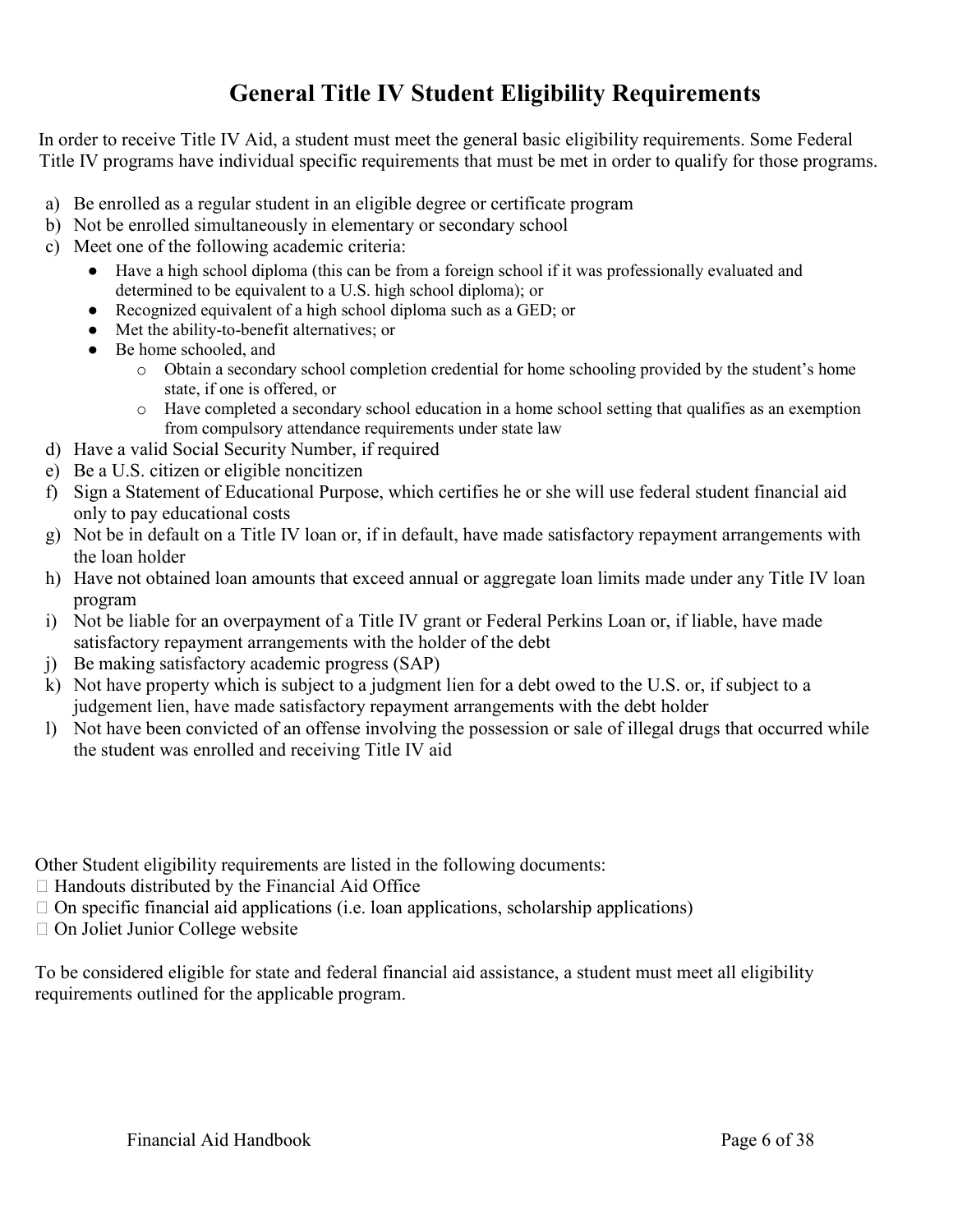## **Repeating Coursework**

Once you have passed a class (received a grade of "D" or higher) you may only re-take it one more time and have it count in your aid eligible credit hours, regardless of the grade received for the additional repeat. If you need to take the class for the third time, the class cannot count again toward Title IV eligibility.

| <b>Repeated Courses</b>                                            |   |            |  |
|--------------------------------------------------------------------|---|------------|--|
| 2nd Attempt Grade<br>3rd Attempt Paid?<br><b>1st Attempt Grade</b> |   |            |  |
|                                                                    |   | <b>No</b>  |  |
| F                                                                  | n | Yes        |  |
| c                                                                  | с | <b>No</b>  |  |
| c                                                                  | w | <b>Yes</b> |  |
|                                                                    |   | Yes        |  |
| D                                                                  | w | Yes        |  |
| R                                                                  |   | <b>No</b>  |  |

# **Remedial / Developmental Coursework**

A student can receive financial aid for up to a maximum of 30 attempted hours of remedial and/or developmental coursework. Any course that you remain enrolled in through the course's posted refund date is considered attempted credit hours.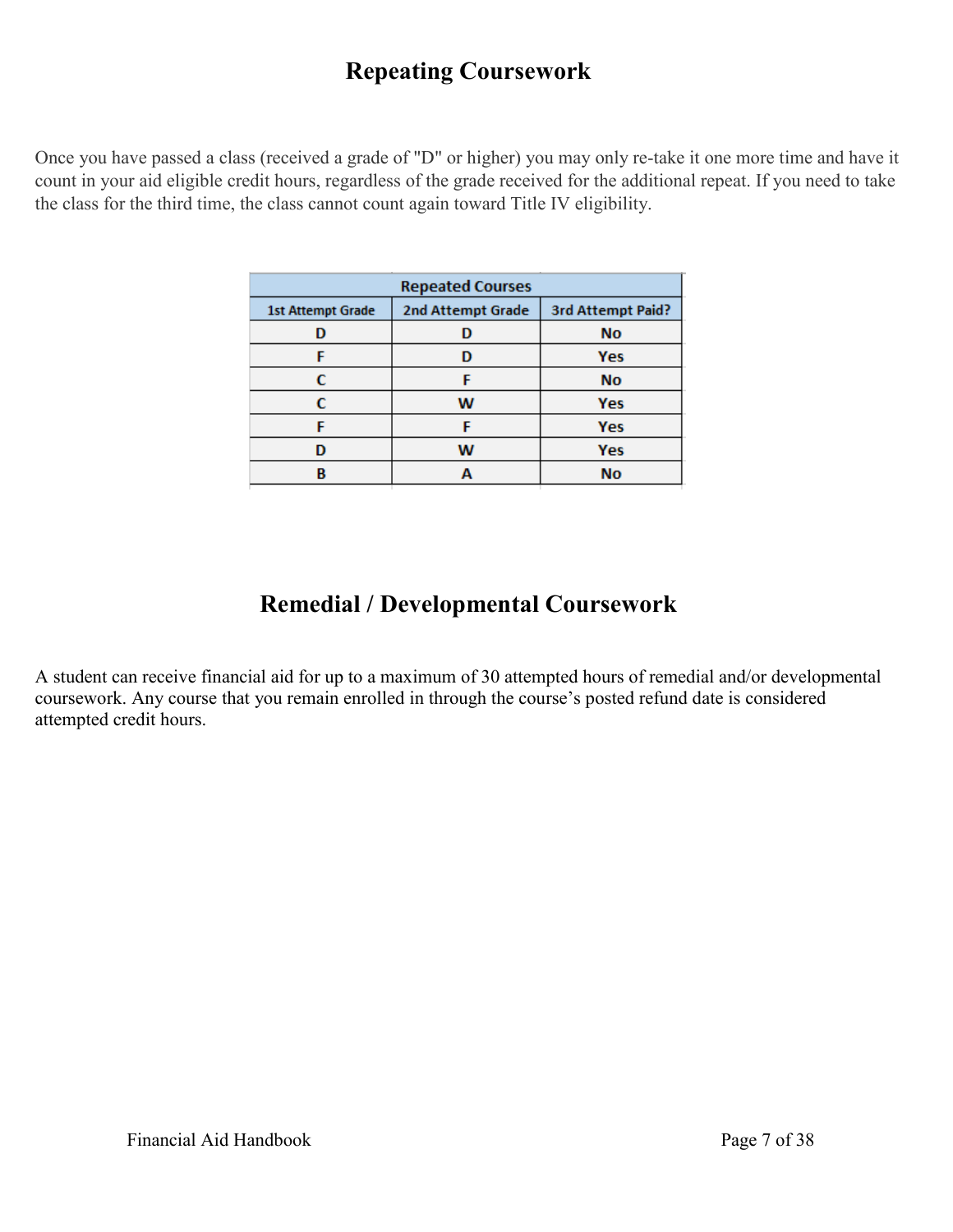## **Verification Policy and Procedures**

Joliet Junior College adheres to all required verification regulations (34 CFR 668.51-61). Staff are provided guidance and trained yearly on new regulations. Each advisor is responsible for ensuring accurate and compliant review. Any student may be selected for verification by the federal government or the Financial Aid Office. At Joliet Junior College, all students selected for verification are required to submit documentation in order for this process to be completed. The verification process allows JJC Financial Aid Office to review the information reported on the FAFSA, checking for accuracy against documents provided by you.

If you are selected for verification, you must submit an official IRS Tax Return Transcript of your tax return as well as a completed Verification Worksheet (provided by the JJC Financial Aid Office) or use the IRS Data Retrieval Tool. If you are a dependent student, an official IRS Tax Return Transcript of your parents' tax return must also be submitted and your parents must complete and sign the Verification Worksheet. If you are married, you and/or your spouse's official IRS Tax Return Transcript must be submitted and your spouse must also complete the Verification Worksheet. All documents must be submitted to the JJC Financial Aid Office. Additional documents may be needed once a Financial Aid Advisor begins to process your file. If this is the case, you will be notified through your student email. If you are selected for verification, the documents required must be received and reviewed before an actual financial aid award can be issued.

Review Financial Aid Self-Service to find your required verification documents:

Log into: [my.jjc.edu](http://my.jjc.edu/) Self-Service Menu > Pay Bill & View Financial Aid > Financial Aid Self-Service If you are missing any documents, it will show under "Required Documents."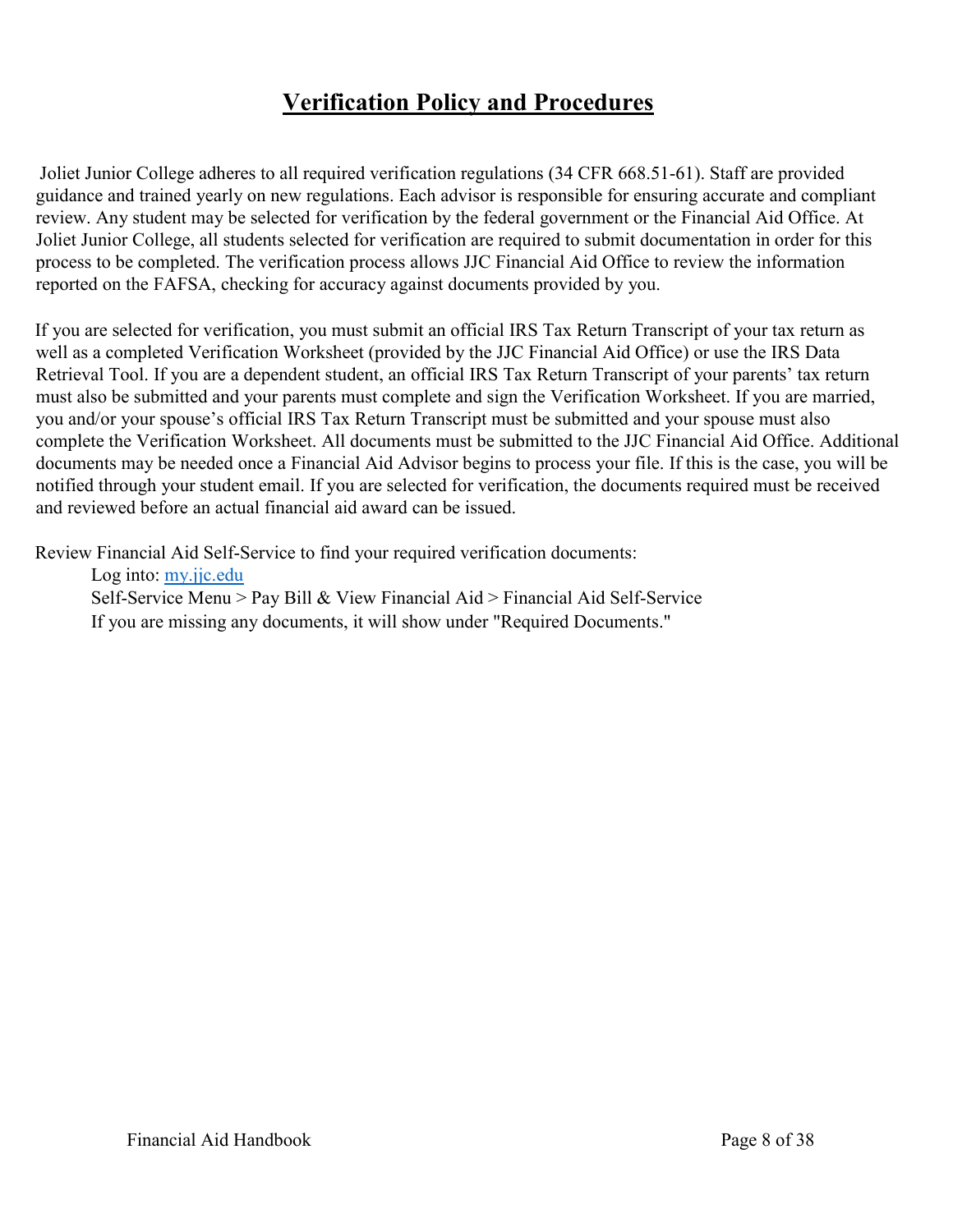## **Awarding Criteria**

At Joliet Junior College aid is awarded based on eligibility as determined by Department of Education regulations. The process of packaging aid at JJC is an automated process to ensure that the student is awarded aid correctly based on financial aid eligibility criteria. The information below explains how a student's package is awarded.

**Cost of Attendance (2021-2022)** (student budget) represents the amount of money or resources you will need for the academic year based on your projected enrollment. These costs include tuition, fees, books, supplies, housing, transportation, and miscellaneous expenses. This figure is not a total amount owed to the college by you; it is an estimate of your costs for the academic year.

| <b>Estimated Annual Cost</b> | <b>Dependent Students</b> | <b>Independent Students</b> |
|------------------------------|---------------------------|-----------------------------|
| <b>Tuition &amp; Fees</b>    | <b>\$4440</b>             | \$4440                      |
| <b>Housing &amp; Meals**</b> | \$4540                    | <b>\$9080</b>               |
| <b>Books and Supplies**</b>  | \$1500                    | \$1500                      |
| Transportation**             | \$1840                    | \$1840                      |
| Other Misc. Costs**          | \$2400                    | <b>\$2400</b>               |
| <b>Total</b>                 | \$14720                   | \$19260                     |

\*\* These figures are based on in-district enrollment of 15 credit hours per term (Fall and Spring) for a student who is not in a variable tuition program. Please visit your Financial Aid Office for details on the cost of your college's variable tuition programs.

\*\*These items are not charged by the college. Rather, they are an estimate of what is costs to live in the Joliet Junior College district and to attend school full-time.

**Parent Contribution** (applies to any dependent student) is the expected family contribution amount that your parents are expected to contribute toward your educational expenses based upon the information on your financial aid application.

**Student Contribution** is the amount you are expected to contribute toward your own educational expenses based on the information provided on your financial aid application.

**Financial Need** is defined as the difference between the cost of attendance and the parent/student contribution.

| <b>Cost of Attendance</b> |
|---------------------------|
| - Parent Contribution     |
| - Student Contribution    |
| = Financial Need          |

Once your financial need has been determined, the Financial Aid Office assembles your financial aid "award package". This package may consist of scholarships, grants and Federal Work Study. Each package is based on your academic level, enrollment hours, aid preference, and availability of financial aid resources.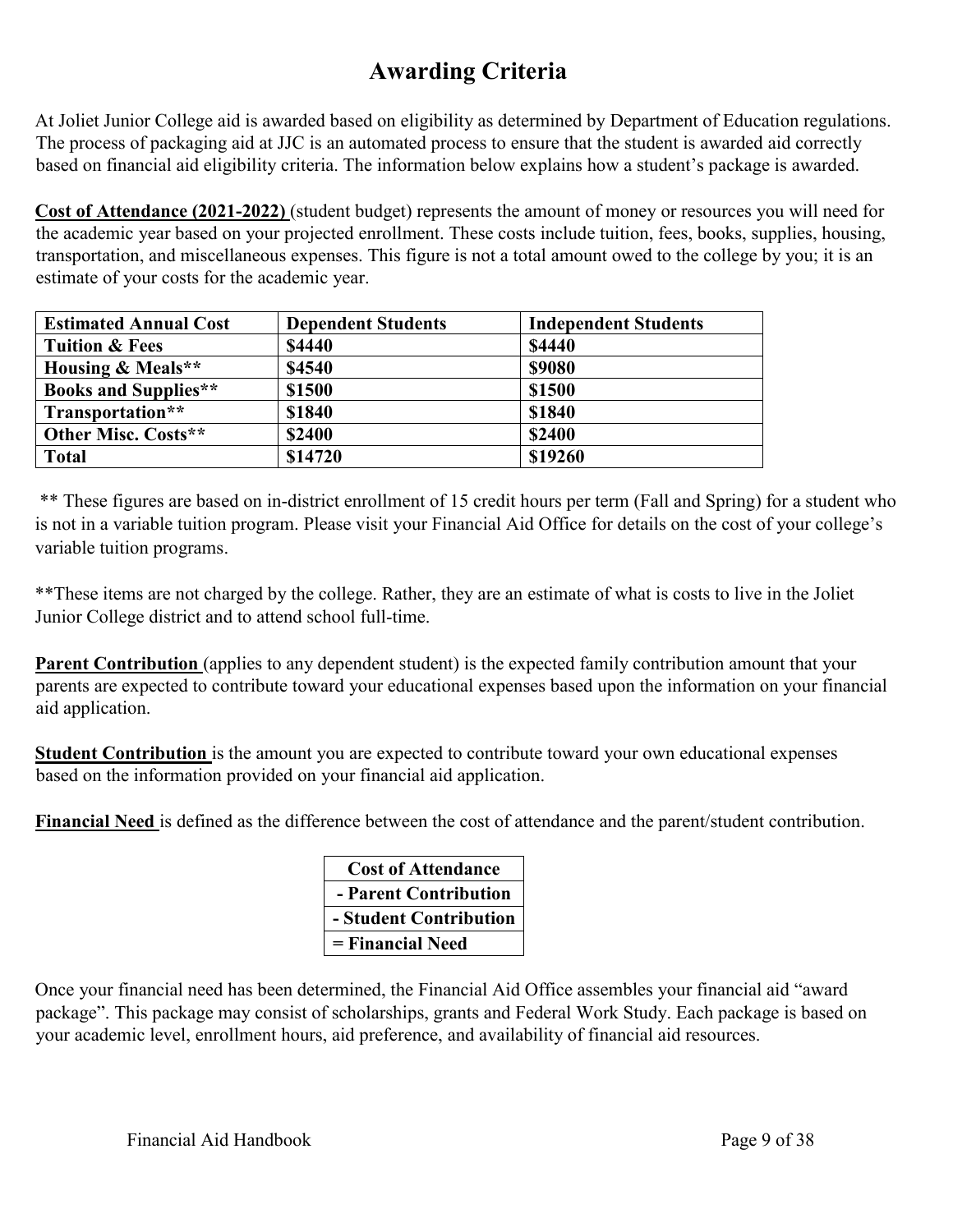**Student Loans** Joliet Junior College does not pre-package Direct Student Loans as part of its awarding criteria. However, JJC has created a Borrow Smart program to assist students that want to borrow a Direct Student Loan. The information explaining this process is a part of this handbook in the Direct Loan information section. Loan application packets are available at [my.jjc.edu/fa.](https://my.jjc.edu/student-services/fa/Pages/default.aspx)

## **Awarding Order**

The Illinois Student Assistance Commission (ISAC) awards all eligible Illinois residents the Monetary Award Grant. If you are eligible for a Federal Pell Grant, a Federal Supplemental Educational Opportunity (FSEOG) may be awarded also. You must complete a loan application packet to apply for a student loan.

## **Regular Student**

Students who are not seeking a degree at Joliet Junior College are not eligible for financial assistance. The Federal Student Aid Handbook states: A person must be enrolled as a regular student in an eligible program to receive FSA funds. A regular student is someone who is enrolled or accepted for enrollment in an eligible institution for the purpose of obtaining a degree or certificate offered by the school.

## **Eligible Program & Coursework**

Students must be accepted in a financial aid eligible program to receive aid. A list of eligible programs is available at [jjc.edu/financialaid.](https://www.jjc.edu/getting-started/pay-college/financial-aid) Only courses that are required for the completion of a student's active program can be counted for financial aid enrollment status.

#### **Study Abroad Program**

A study-abroad program may be eligible if the home school awards academic credit for it and students in it remain concurrently enrolled at their home school. Students enrolled in a study abroad program may have those credit hours taken count towards their Financial Aid enrollment eligibility. Please see a financial aid advisor for further information if you plan to participate in a study abroad program.

**Adjustments to Financial Aid Packages:** The Financial Aid Office reserves the right to adjust your award package without prior notice. Award packages may be increased, decreased, or canceled for reasons that include, but are not limited to, the following:

- Failure to respond to a request for information;
- Outside resources that were not originally taken into account (scholarship);
- Factors making you ineligible for the aid awarded (i.e., non-enrollment, failure to maintain satisfactory academic progress);
- Changes were made in institutional, federal, or state policies and/or regulations since the time of your original award;
- You or the Financial Aid Office made changes on your Student Aid Report (SAR);
- Change in course schedule during the semester.
- Not attending classes
- Withdrawing from and/or failing all courses

You may receive an email notification if your award package is adjusted.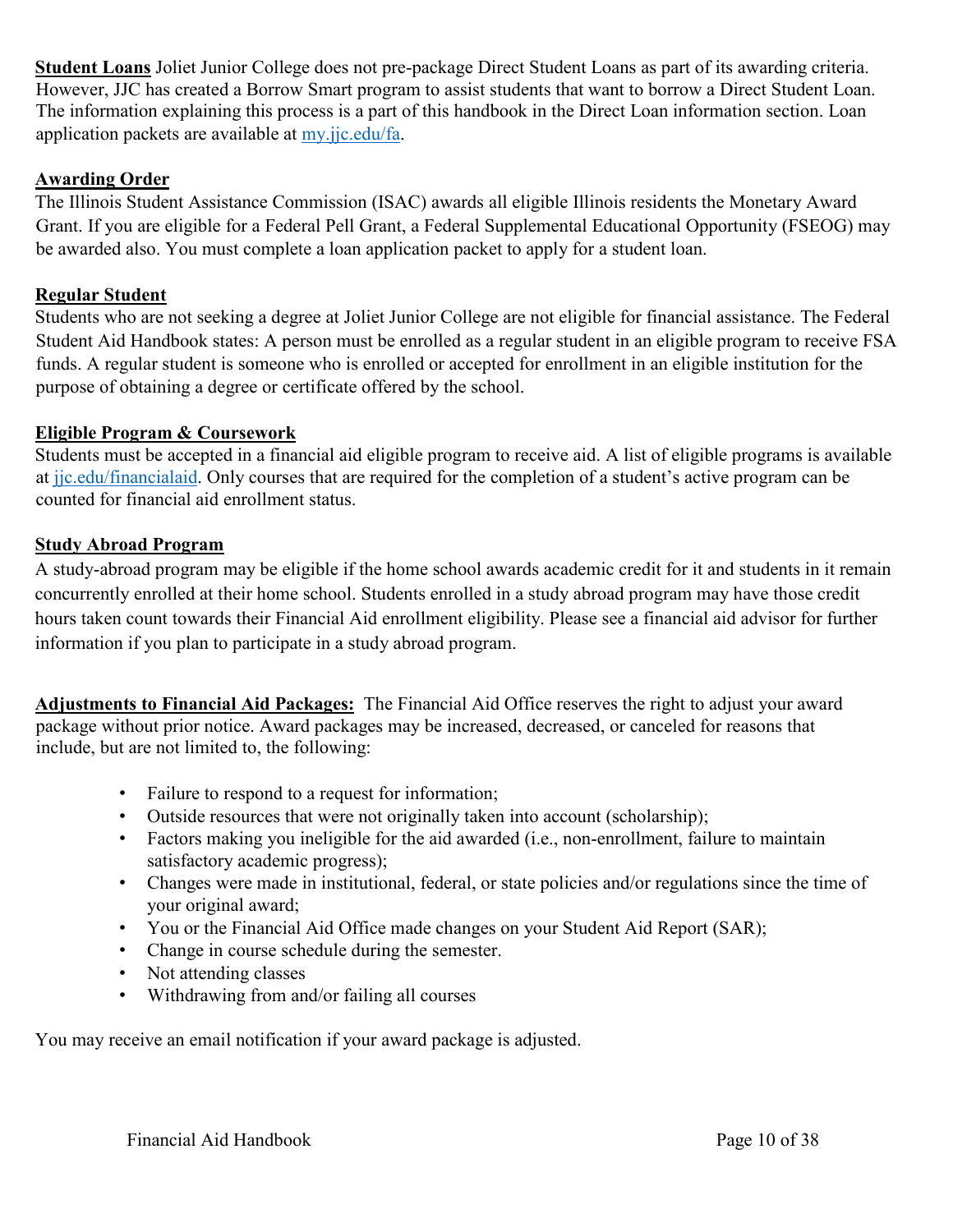## **Understanding Your Award Letter**

## <span id="page-10-0"></span>**Your Financial Aid Award Letter contains important information about the aid that you have been offered.**

## **View your Financial Aid Award Letter on Financial Aid Self-Service**

Log into: [my.jjc.edu](http://my.jjc.edu/) Self-Service Menu > Pay Bill & View Financial Aid > Financial Aid Self-Service Select "Review your Financial Aid Award Letter."

## **Financial Aid Notification**

- Your financial aid package is based on your demonstrated financial need. This is determined by subtracting your expected family contribution, as determined by the Free Application for Federal Student Aid, from the cost of attendance at JJC.
- Your award letter may include scholarships, grants and work study awarded through the Financial Aid Office.
- You must complete a loan application packet to apply for a student loan.
- Your grants are based on the review of your complete financial aid file and estimated on full-time enrollment.
- If you are enrolled in less than 12 credit hours, your grant(s) may be less than the amount shown on the Award Letter.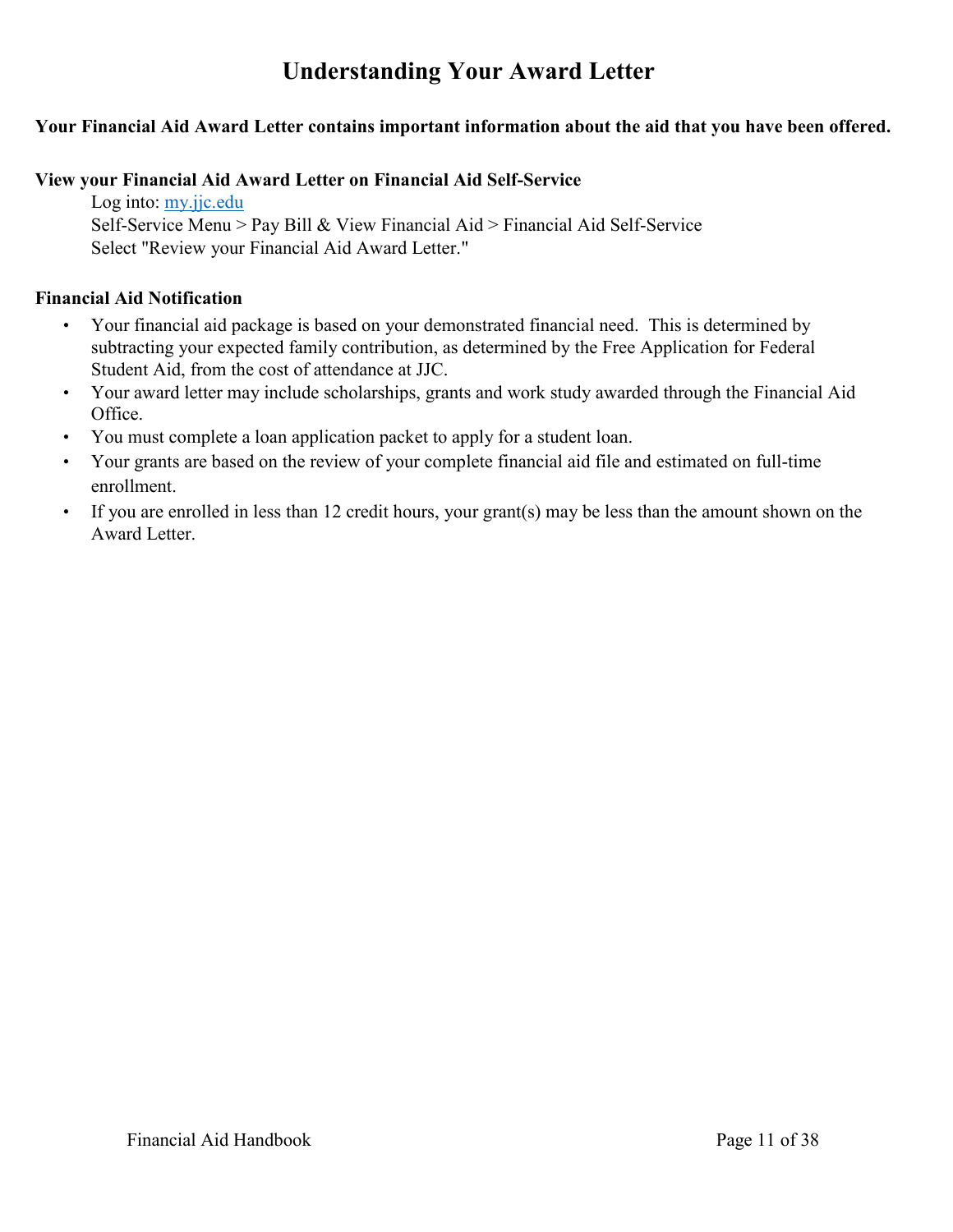# **Types of Federal Aid**

This section will review all of the major financial aid programs at Joliet Junior College. By completing the Free Application for Federal Student Aid (FAFSA), you are automatically considered for each of the major programs offered at Joliet Junior College.

## **Federal Pell Grant**

The Federal Pell Grant is a federally funded program awarded to any eligible degree-seeking student who demonstrates significant financial need. Students are eligible to receive aid from one institution at a time.

In the 2021-2022 academic year Pell Grant awards will range from \$661-\$6,495 per year. The grant can be used toward educational costs, including books, supplies, transportation, etc. Your annual award amount will be determined by the Department of Education based on your Expected Family Contribution which is derived from the information provided on the FAFSA. If you are eligible to receive the Pell Grant, the actual amount of your award will be determined by the number of hours you are enrolled at JJC. Refer to the chart below:

| Number of Hours enrolled per | Percentage of Pell Grant |
|------------------------------|--------------------------|
| term                         |                          |
| $12+ hours$                  | $100\%$ of award         |
| $9-11$ hours                 | 75% of award*            |
| 6-8 hours                    | $50\%$ of award*         |
| 1-5 hours                    | 25% of award*            |
|                              |                          |

*\* contact your financial aid advisor to determine your less than full-time eligibility.*

JJC Credit Hour Program Academic Year is 32 weeks comprised of the Fall and Spring terms. The Fall and Spring terms are 16 weeks in length and the summer term is 12 weeks in length. Because the school does define full time during the summer term as at least 12 credit hours, we use Formula 1 for all terms in the award year. Enrollment status is determined by the Census date for the semester. The hours of enrollment at the time of the Census date are the hours used to determine the student's enrollment status, with the exception of remedial hours over the 30 hour limit, and in the case of a Return to Title IV calculation. (The payment period is the term)

## **Summer Pell**

If a student has any remaining eligibility from the fall and/or spring semester, they will be able to utilize their remaining Pell, up to the term maximum award, toward summer term enrollment.

If a student has used all their eligibility from the fall and spring semester, they will still be able to receive Pell under the Year-Round Pell provision. A student must be enrolled half-time to be eligible for Year-Round Pell.

## **Pell Lifetime Eligibility Used (LEU)**

The Consolidated Appropriations Act of 2012 limits the maximum number of semesters a student can receive a Pell Grant over their lifetime. Students have up to 12 of full-time enrollment semesters or its equivalent of 600% of lifetime Pell Grant eligibility. Once the maximum has been reached, students can no longer receive a Pell Grant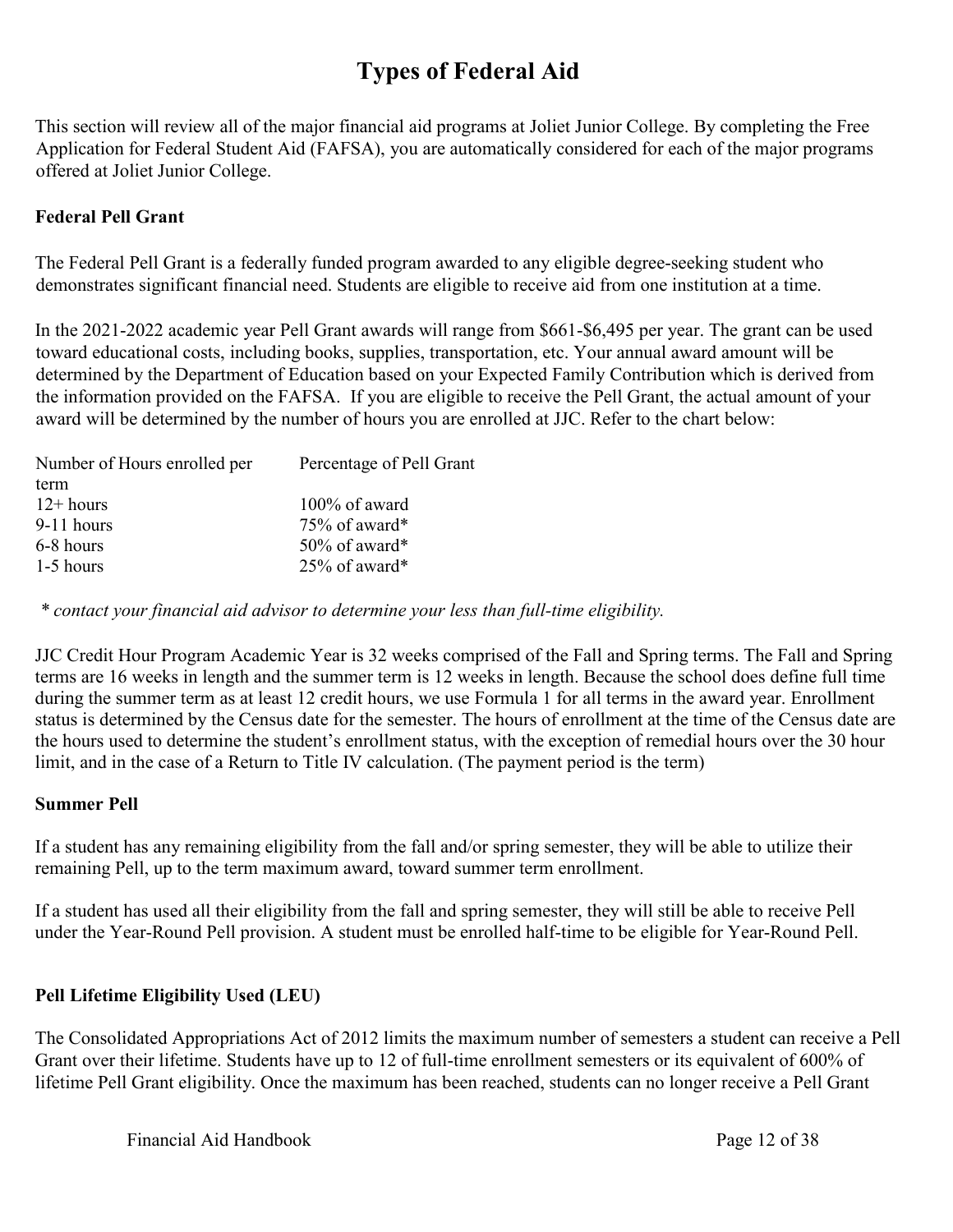from any institution. Students who are close to their eligibility limit may be eligible for less Pell Grant funding than they would have been previously.

### **Identifying LEU students**

The Common Origination and Disbursement (COD) website [\(https://cod.ed.gov/cod/LoginPage\)](https://cod.ed.gov/cod/LoginPage) will be the primary resource in identifying the Pell Grant lifetime eligibility used and the remaining eligibility of students.

#### **Calculation**

The Pell Grant LEU is calculated by adding together each of the annual percentages of a student's scheduled award that was actually disbursed to the student. For example, a student whose 2021-2022 Federal Pell Grant scheduled award was \$6,495, but who received \$3,248 because he or she was only enrolled for one semester, will have used 50% of that award year's scheduled award. If that same student enrolled for the next term of the 2021-2022 award year at half-time for the and received 25% of their total scheduled award, their total Lifetime Eligibility Used (LEU) would be  $75\%$  ( $50\% + 25\%$ ), provided that no other Pell Grant funds were received outside of those two payment periods.

#### Students with greater than 500% but less than 600%

Students in this category will not have full Pell Grant eligibility for the award year and/or payment period, but likely will be eligible for a portion, provided they meet all other requirements. The Financial Aid Office will award up to the full 600% maximum. For example, a student whose LEU was 575% would be eligible for only 25% of the scheduled Pell award for the award year and/or payment period (LEU of 550% - 600% maximum LEU = 50% remaining LEU). So even if this student is entitled to \$6,195 for the award year, only 25% - or \$1548 - can be awarded.

#### Students with 600% or higher

Students in this category will have no Pell Grant eligibility.

#### **Procedures for Students to Check:**

Students may check to see if they are close or have exceeded the maximum Pell Grant eligibility.

Log into: [my.jjc.edu](http://my.jjc.edu/)

Self-Service Menu > Pay Bill & View Financial Aid > Financial Aid Self-Service Review "Pell Lifetime Eligibility Used"

#### **Procedures for JJC FA Staff to Check:**

1. Log on to the Common Origination and Disbursement (COD) site using your own personal log in.

- 2. On the 'Personal Info' section of the left side, click Pell.
- 3. "Lifetime Pell Eligibility Used" will be displayed on the top left corner.
- 4. You may also click on 'LEU History' to display the annual disbursement percentages.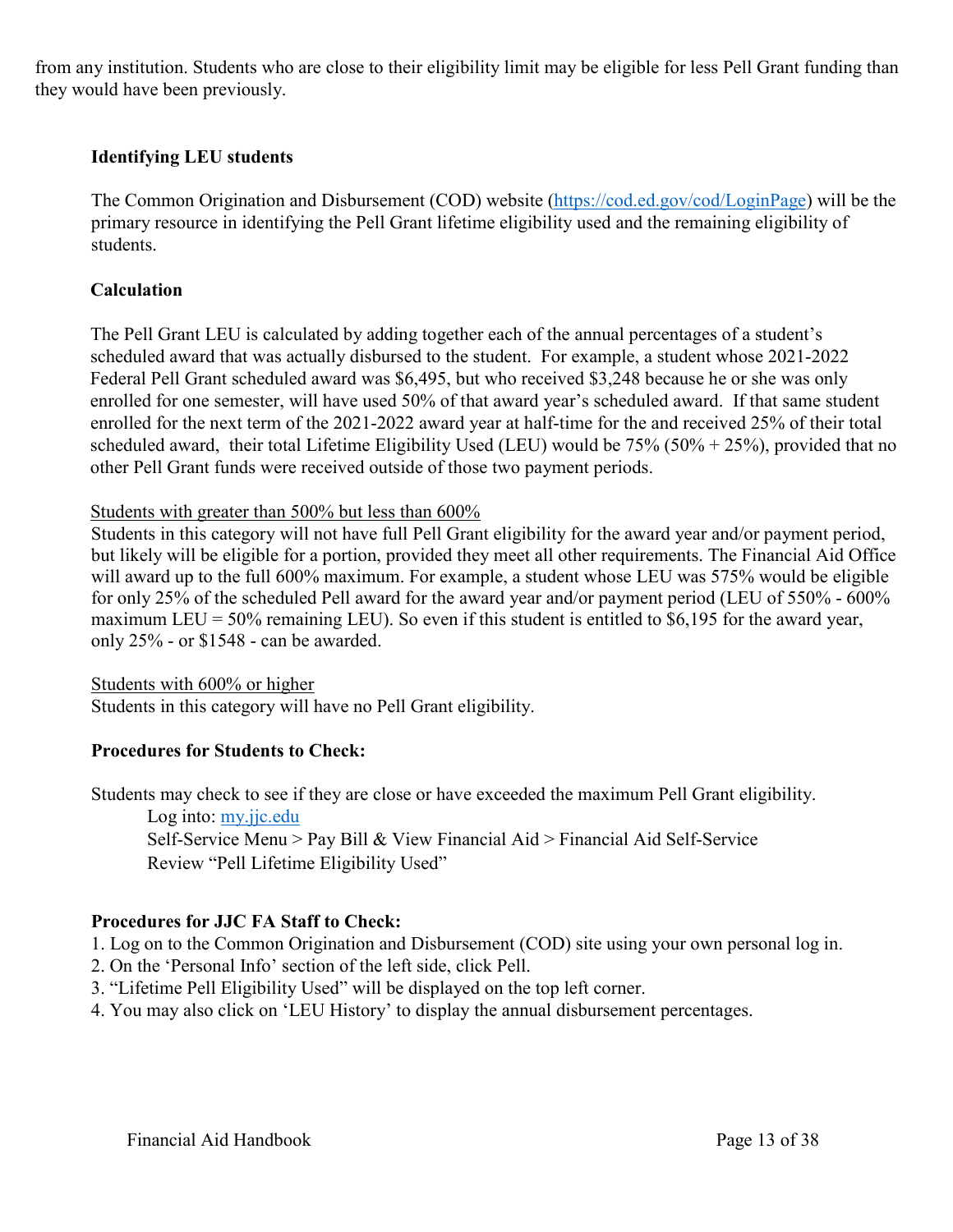## **Federal Supplemental Educational Opportunity Grant (FSEOG)**

Like the Pell Grant, the Federal Supplemental Educational Opportunity Grant (FSEOG) is a federally funded program for eligible students who demonstrate significant financial need. Only students who are eligible to receive the Pell Grant will be considered for FSEOG. For the 2021-2022 academic year, FSEOG will be \$300 per year.

The policy for awarding SEOG to students at Joliet Junior College is as follows:

- 1. FSEOG funds will be allocated approximately as follows to ensure reasonable availability to students enrolling throughout the award year. Due to enrollment status changes usage may vary.
	- a. ~40% of total allocation awarded in Fall Semester
	- b.  $\sim$ 40% of total allocation awarded in Spring Semester
	- c.  $\approx$  20% of total allocation awarded in Summer Semester
- 2. First Selection Group All students receiving a Pell grant at any point within the award year, who are at least half time as of Pell census date are eligible to be considered for FSEOG in the amount of \$100 per semester for up to three semesters per Award Year. Verification must be complete, if selected.
	- a. Those students who show exceptional financial need (with the lowest Expected Family Contribution (EFC) of \$0) will be given priority.
	- b. If funds are remaining after the awards to the highest need, students with financial need and who have received a Pell grant at any point in the award year will be awarded next based on ascending EFC in increments of \$100.
- 3. Funds are to be awarded after student has been accepted into an eligible program and enrolled.
- 4. If available funds are exhausted before awarding all students in the First Selection Group category a wait list will be maintained by the advisor. As additional funds become available, the students will be awarded in the order they were placed on the list.
- 5. Once all students in the First Selection Group have been awarded funds and if there are funds remaining, funds will be awarded to:
	- a. Second Selection Group This group includes Pell eligible students who are not receiving Pell grants. This group can include:
		- i. Students who have exceeded their Lifetime Eligibility Usage (LEU).
		- ii. Students who have exhausted their Pell funds for the academic year.
	- b. Those students with the highest financial need (\$0 EFC) will be given priority. If funds are remaining after the awards to the highest need, students with financial need who were eligible for but did not receive the Pell grant will be awarded.

Any unspent funds after each term are reallocated and are carried forward to be utilized for potential new eligible students in subsequent terms including summer.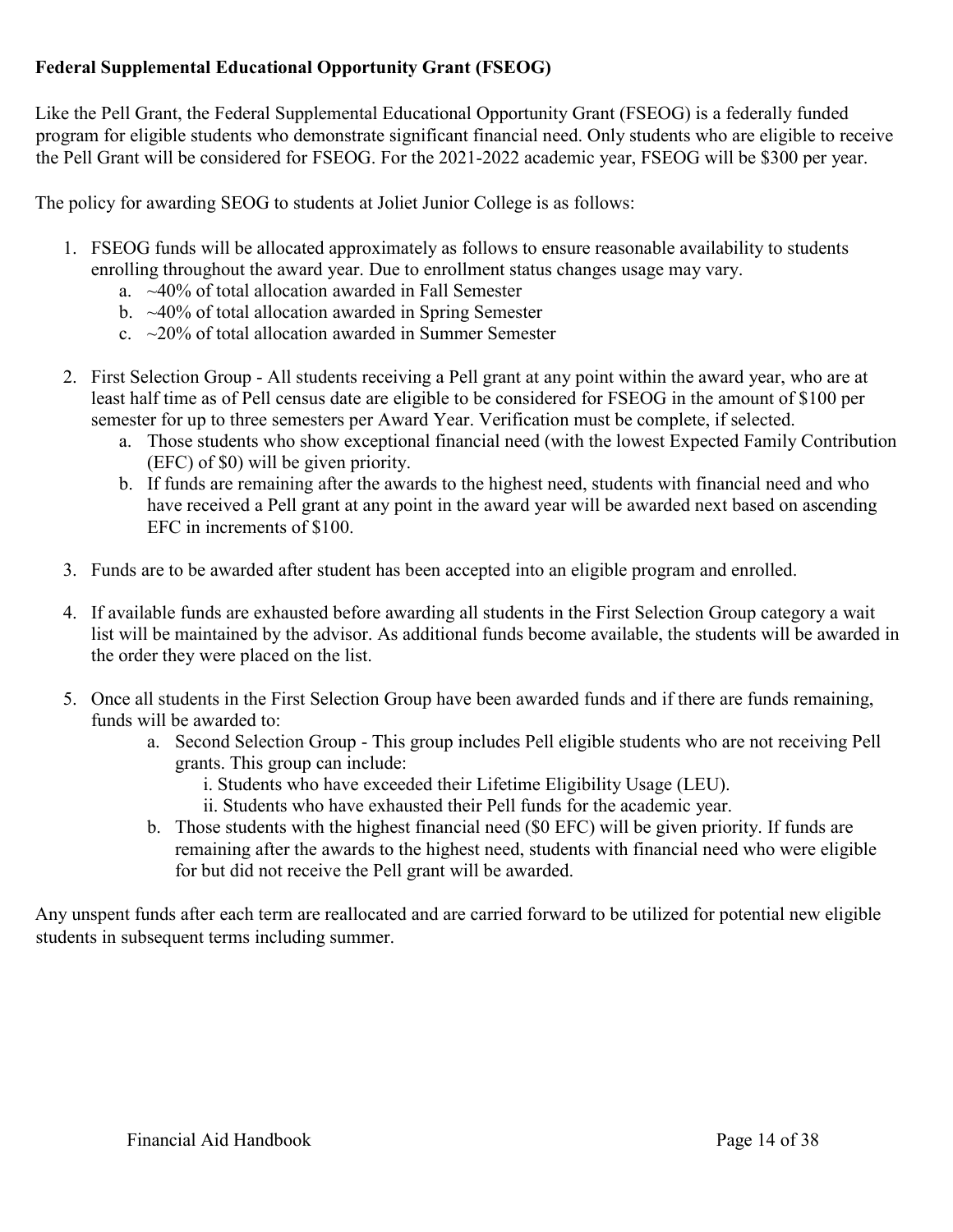## **Federal Work Study Program (FWS)**

Federal Work-Study is awarded to undergraduate students with financial need. The FWS program is a form of financial aid that allows you to earn money to pay for your educational expenses. Having the award on your award letter is not a guarantee of a job, nor a guarantee that you will earn the entire award amount if you are hired as a work-study student. Apply for a student worker position at:<https://employment.jjc.edu/>

## **Student Employment Frequently Asked Questions**

## **If I am awarded federal work-study funds, how do I find a job?**

It is your responsibility to find a job if you are awarded work-study funds. The Career Services Center, Campus Center A-1175, post job opportunities frequently on [https://employment.jjc.edu/.](https://employment.jjc.edu/) Follow the instructions for applying for a student worker position.

## **How much will I make?**

Federal work-study salary will be at least the current federal minimum wage, but it may be higher, depending on the type of work you do and the skills required. The amount you earn can't exceed your total federal work-study award.

#### **How will I be paid?**

Federal work-study students are paid by the hour. Pay periods are bi-weekly. All checks are distributed by the Payroll Department. You have the option of having it mailed or using direct deposit.

#### **Are federal work-study jobs on campus or off campus?**

Both. If you work on campus, submit your application to the designated department who posted the position. America Reads/America Counts tutors are positions off campus. There are also off campus internship opportunities.

## **How many hours a week can I work?**

Students can work up to 20 hours per week while school is in regular session, and up to 28 hours over the summer session and when classes are not in session. FWS is a program designed to provide part-time employment.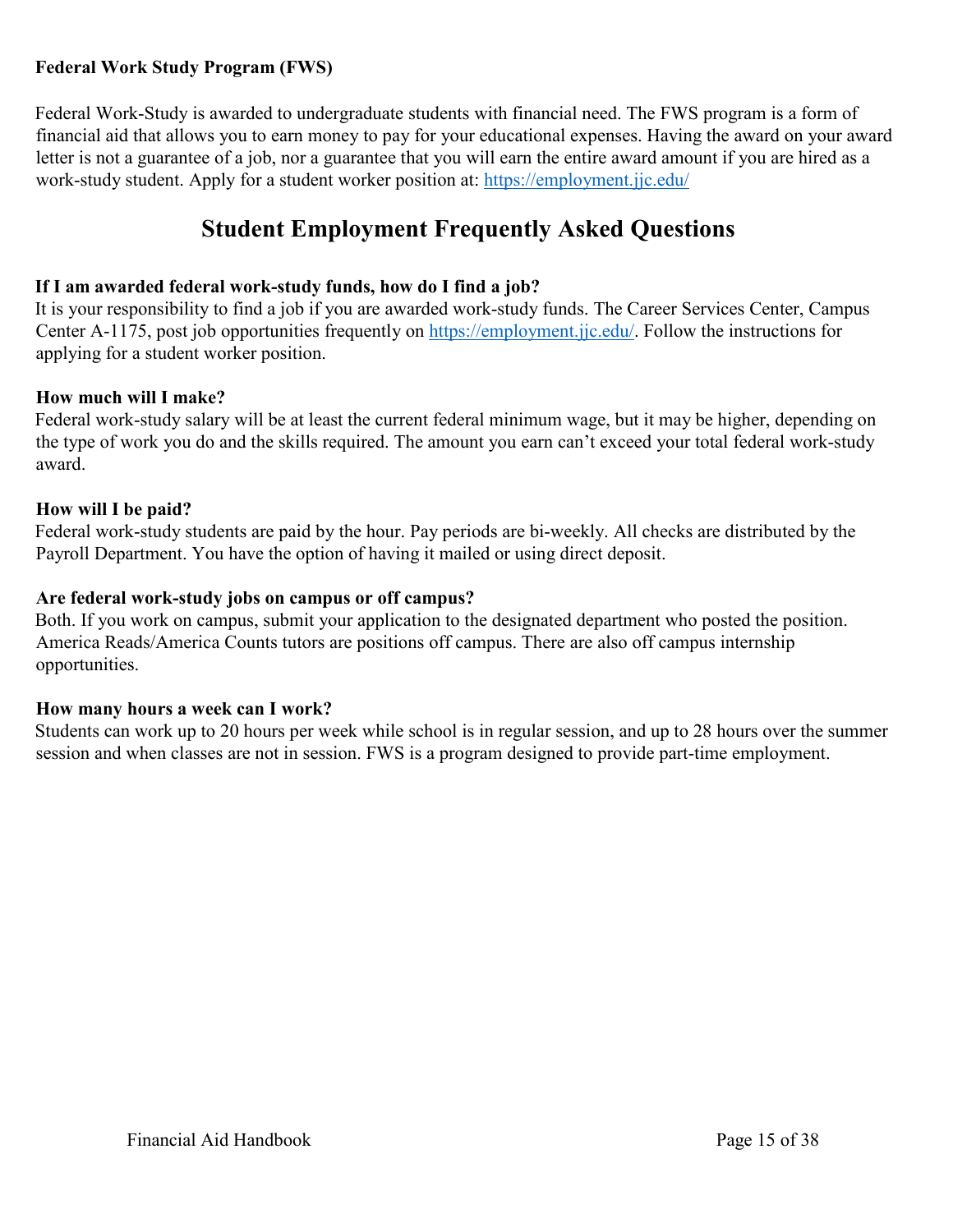## **Direct Loan Information**

These loans are made through the William D. Ford Federal Direct Loan (Direct Loan) Program, which is administered by the U.S. Department of Education. First-time borrowers are required to sign a "Master Promissory Note" agreeing to the repayment of these loans plus the interest accrued. Both the subsidized and the unsubsidized loans have an origination fee of 1.057 percent (subject to change).

**Direct Subsidized Student Loans**: Interest is not charged while you are in school at least half-time, during your grace period or during deferment periods. To receive a Direct Subsidized Loan, you must have financial need. Your school will determine if you are eligible for a Direct Subsidized Loan. The interest rate on these loans is 3.73 percent (subject to change). The Direct Subsidized Student Loan has an origination fee of 1.057 percent (subject to change).

**Direct Unsubsidized Student Loans**: Interest is charged while you are in school and during grace and deferment periods. The interest on the unsubsidized loan is 3.73 percent (subject to change). The Direct Unsubsidized Student Loan has an origination fee of 1.057 percent (subject to change).

## **Direct Loan Limits for Undergraduate Students:**

The first year Dependent Student base (grade level 1, 0-31 earned hours) subsidized/unsubsidized annual loan limit will be \$5,500.

The second year Dependent Student base ( grade level 2, 32 or more earned hours) subsidized/unsubsidized annual loan limit will be \$6,500.

The first year Independent Student base (grade level 1, 0-31 earned hours) subsidized/unsubsidized annual loan limit will be \$ 9,500.

The first year Independent Student base (grade level 2, 32 or more earned hours) subsidized/unsubsidized annual loan limit will be \$10,500.

**Direct PLUS Loans**: This is an unsubsidized loan for parents to help pay for the cost of a dependent student's education. Interest is charged during all periods. The interest rate on this loan is 6.28 percent (subject to change). The Parent Plus Loan has an origination fee of 4.228 percent (subject to change). Parents must complete a credit check as well as a promissory note before this loan is processed.

## **New Borrower Information**

The purpose of the New Borrower presentation is to equip our students with the understanding and responsibilities of requesting Direct Student Loans for educational purposes. We believe that when students learn to establish and maintain a budget, they will be more successful managing their financial debt. Visit [my.jjc.edu/fa](https://my.jjc.edu/student-services/fa/Pages/default.aspx) for additional information regarding the New Student Loan Borrower Packet process.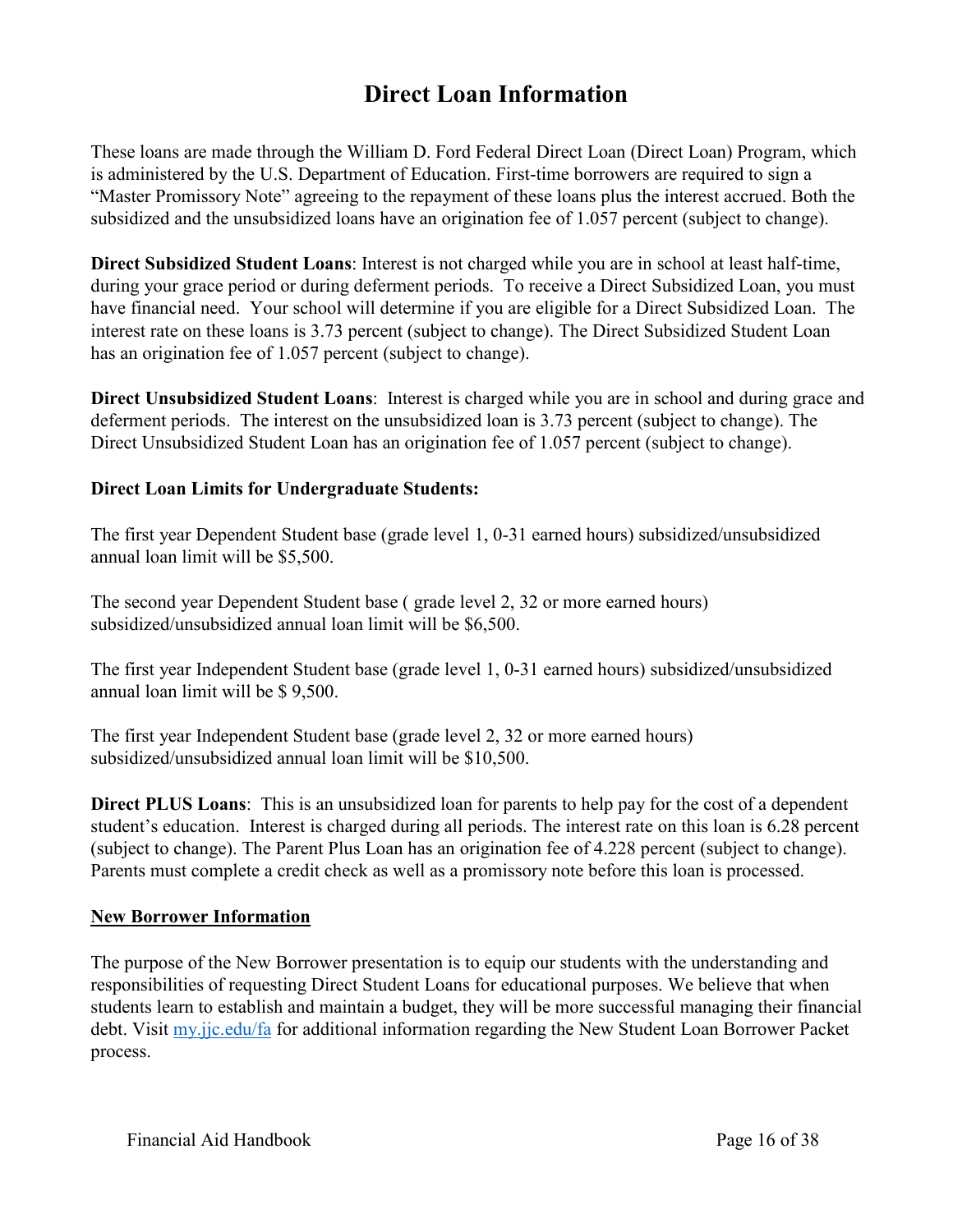#### **Important Loan Information**

- $\Box$  Loans are not automatically awarded to students. To apply for a loan, complete a Loan Application Packet available at [my.jjc.edu/fa.](https://my.jjc.edu/student-services/fa/Pages/default.aspx) Loans must be repaid with interest.
- $\Box$  To request a change to your loan, or to reject your loan, request a Loan Adjustment Form From the Office of Financial Aid.
- ⮚ A New Student Loan Borrower Application Packet is **required** to be completed by a first year, first time borrower, transfer student, a continuing student who has not borrowed a student loan in the past from JJC, or a continuing student who has not borrowed within the past 2 award years.
- $\Box$  Deadlines for file completion dates still apply, as noted on the financial aid website.
- □ Complete a Master Promissory Note, Loan Entrance Counseling, and/or Annual Student Loan Acknowledgement, at [studentaid.gov.](https://studentaid.gov/mpn/)
- $\Box$  Be aware that a student loan is financial aid and that you are bound by the Satisfactory Academic Progress policy. In case of financial aid termination, you are responsible for payment of tuition and fees.
- $\Box$  Non-credit classes, G credit classes, NA classes, such as NA 101, and courses not required for your program are not counted in enrolled credit hours when determining student loan eligibility.
- $\Box$  Be aware that loans are not disbursed until AFTER 30 days into each semester. If a student has late starting classes, time of disbursement could change. Student loans are paid out in two disbursements.
- $\Box$  A financial aid hold does not release you from your responsibility for tuition and fees if you drop classes after the refund date.
- $\Box$  Be aware that if you are currently receiving work study, grants or scholarships, this may affect your loan eligibility.

## **Grade Level status:**

Students who have earned 1-31 credit hours are considered freshmen. Students who have earned 32 or more hours are considered sophomores.

## **Direct Loan Counseling**

Loan counseling is a federal requirement for students borrowing under the Direct Loan program. Prior to receiving the first disbursement of a Direct Subsidized Loan or Direct Unsubsidized Loan, the student must undergo entrance counseling unless the student has received a prior Direct Subsidized Loan, Direct Unsubsidized Loan or Federal Family Education Loan. Complete entrance counseling at [studentaid.gov.](https://studentaid.gov/app/counselingInstructions.action?counselingType=entrance)

Financial Aid Handbook Page 17 of 38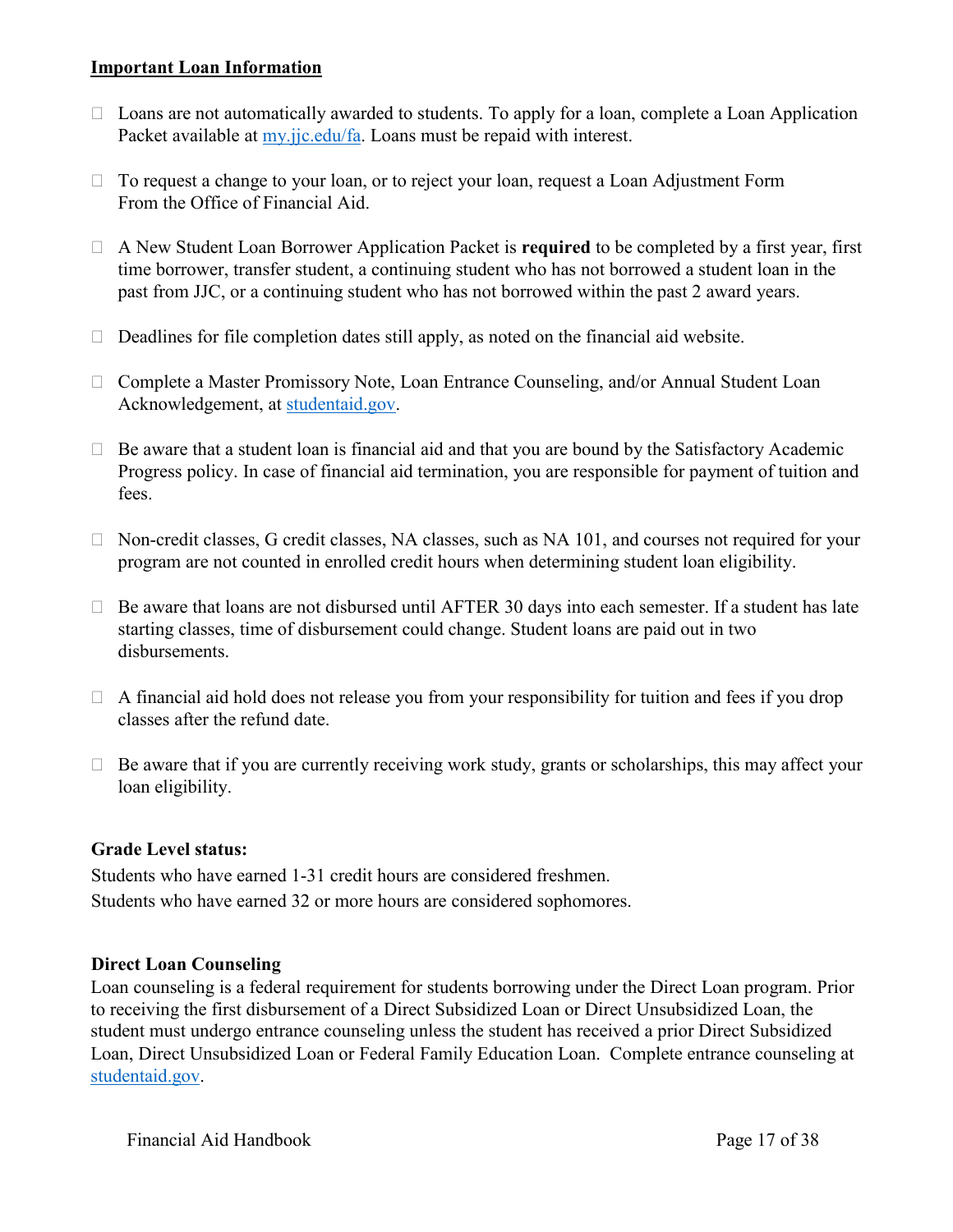## **Exit Counseling**

Borrowers must complete a loan exit counseling session during the last semester before transferring or leaving the college that awarded the student's loans. Exit counseling is required for graduation candidates. Complete exit counseling at [studentaid.gov.](https://studentaid.gov/app/counselingInstructions.action?counselingType=entrance)

Federal regulations require the college to ensure that each borrower has been provided information about repayment benefits and obligations. Therefore, the college may withhold grades, transcripts, diplomas and other academic records until the exit counseling has been completed and proof of the complete counseling session has been submitted to the college.

## **Refusing or Reducing a Loan**

Financial Aid Administrators may choose to refuse or reduce a Direct Loan (DL) request as long as the reason is documented and given in written form to the student and is not due to discrimination against the student on the basis of race, national origin, religion, sex, marital status, age or disability.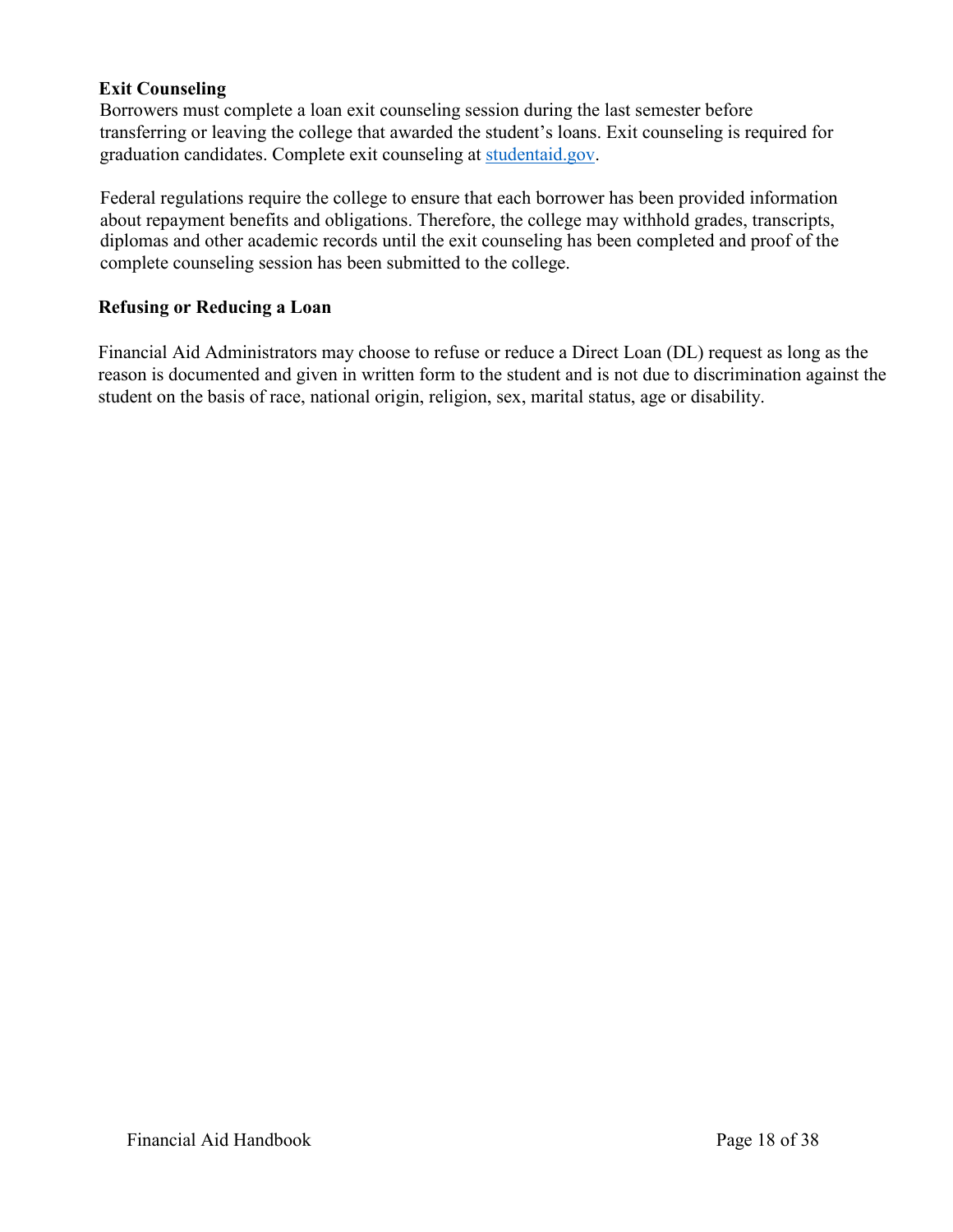# **Illinois MAP Grant**

## <span id="page-18-0"></span>**What is MAP?**

The Illinois Monetary Award Program (MAP) is available from the Illinois Student Assistance Commission (ISAC) to Illinois undergraduate students who are enrolled in at least three credit hours in an approved program. The grant is applied to in-district tuition and mandatory fees only. It does not cover course or lab fees. It is extremely important to complete your FAFSA as early as possible for this award as funds may be limited.

To apply for an Illinois MAP Grant, you must first meet the following general eligibility requirements:

- U.S. citizen or eligible non-citizen;
- Have a high school diploma, GED or other equivalency;
- Be enrolled in classes leading to a U.S. Department of Education approved certificate or degree. Check the list for eligible degree/certificates at [jjc.edu/financialaid;](https://www.jjc.edu/getting-started/pay-college/financial-aid)
- Not be in default on a federal student loan;
- Maintain Satisfactory Academic Progress (SAP). Review the SAP policy at [jjc.edu/financialaid;](https://www.jjc.edu/getting-started/pay-college/financial-aid)
- Have resided in Illinois for at least one year prior to the start of the academic school year. You may be required to submit proof of your Illinois residency before you are awarded an Illinois MAP Grant. For dependent students, your parents must be Illinois residents.

Students need to complete the Free Application for Federal Student Aid online at [studentaid.gov](https://fafsa.ed.gov/) [a](https://fafsa.ed.gov/)s soon as possible after it becomes available each October 1 as only a limited amount of funds are available for the Illinois MAP Grant.

## **Notification of your award**

You will receive an award letter from the Financial Aid Office notifying you of your maximum MAP Grant eligibility. It is based on 15 semester hours. If you do not register for 15 semester hours, your MAP award will be adjusted accordingly based on the actual number of hours registered. Students must register for a minimum of three semester hours. The MAP Grant is limited based on the number of applicants and funding levels appropriated by the Illinois General Assembly. Please be aware that in light of state funding constraints, reductions to estimated or actual MAP Grants are possible.

## **135 MAP Paid Credit Hours -**

A MAP paid credit hour is an equivalent number of credit hours of MAP benefits paid on your behalf. The Illinois Student Assistance Commission (ISAC) will track the number of MAP paid credit hours you receive. Once you have reached 135 MAP paid credit hours, you will no longer be eligible to receive the MAP grant.

.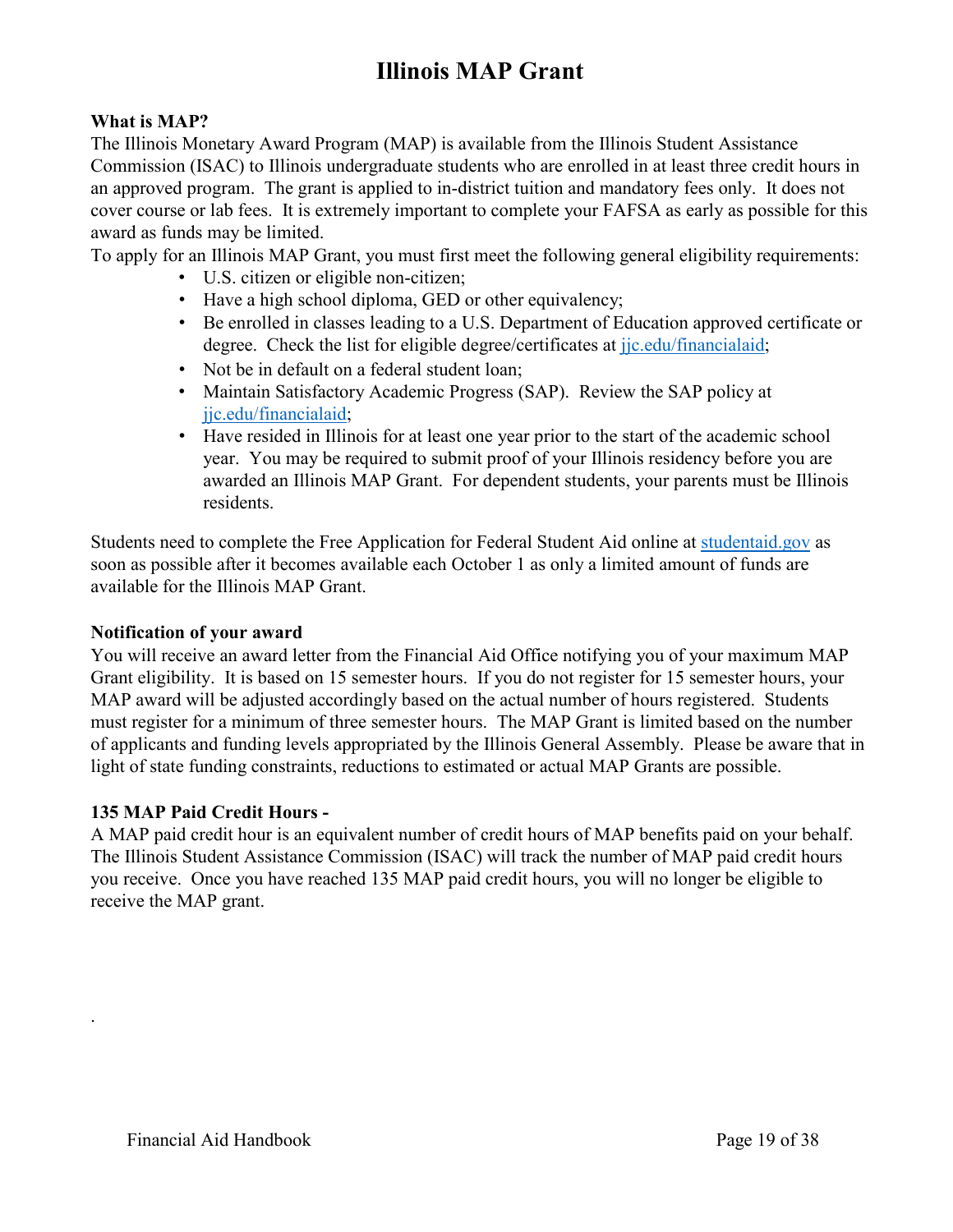| Hours Enrolled | Percentage of MAP |
|----------------|-------------------|
| $15+$          | 100%              |
| 14             | 93%               |
| 13             | 87%               |
| 12             | 80%               |
| 11             | 73%               |
| 10             | 67%               |
| 9              | 60%               |
| 8              | 53%               |
| 7              | 47%               |
| 6              | 40%               |
| 5              | 33%               |
| $\overline{4}$ | 27%               |
| 3              | 20%               |
| $0 - 2$        | $0\%$             |

If a MAP Grant is not included in your award letter, you are not eligible for this grant for one or more of the reasons listed below:

You (or your parent, if dependent) are not an Illinois resident;

You applied after the deadline;

You submitted incomplete or incorrect documentation;

You have reached the maximum number of MAP paid credit hours; or

The information submitted on your FAFSA application indicates ineligibility.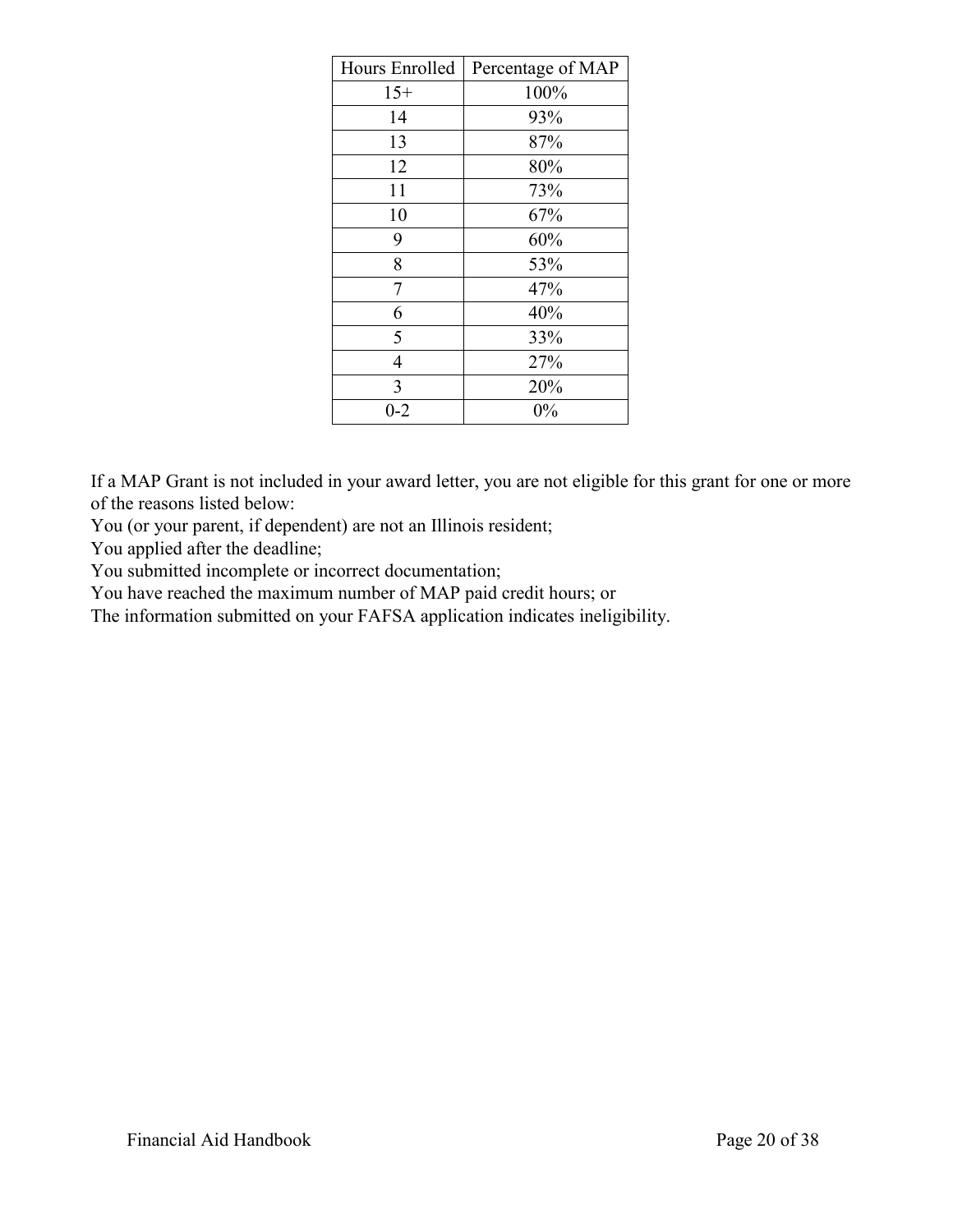## **Process for Purchasing Books/Supplies with Financial Aid/Scholarships**

<span id="page-20-0"></span>If your financial aid funds exceed the amount that you owe, there will be a credit balance amount (indicated by a negative (-) sign on Student Finance Account Summary) that you may use to purchase your school books. Paper vouchers are not required to purchase books/supplies for students who have been awarded federal financial aid (i.e. Pell Grant and/or Federal Direct Student Loans, as well as some scholarships). This is a real time process that will determine the exact amount a student has available for purchases.

## **NOTE: COURSE SCHEDULE CHANGES AFTER BOOKS HAVE BEEN PURCHASED MAY ADJUST YOUR AID RESULTING IN A BALANCE THAT YOU OWE ON YOUR STUDENT ACCOUNT.**

Please follow the steps listed below:

- 1. Check your Financial Aid Self-Service account to determine if you have been awarded financial aid and/or a scholarship. Choose the applicable award year from the drop down menu. my.jjc.edu > Pay Bill & View Financial Aid > Financial Aid Self-Service
- 2. Click on the link titled Student Finance Account Summary. Choose the applicable term. A credit balance (indicated by a negative (-) sign) is the amount of aid that can be used to purchase books/supplies.
- 3. You are required to present your JJC student ID and a copy of your course schedule to the bookstore in order to purchase your books/supplies.

## **PROCESS TO PURCHASE CAFETERIA MEAL PLANS**

Students with federal financial aid (i.e. Pell Grant and /or federal direct student loans and/or scholarships) may now purchase cafeteria meal plans (fall and spring semesters). This process will allow you to:

- Know your exact amount available for meal plans
- No paper vouchers are needed

To participate in this process, you are required to present your valid JJC student ID when making purchases.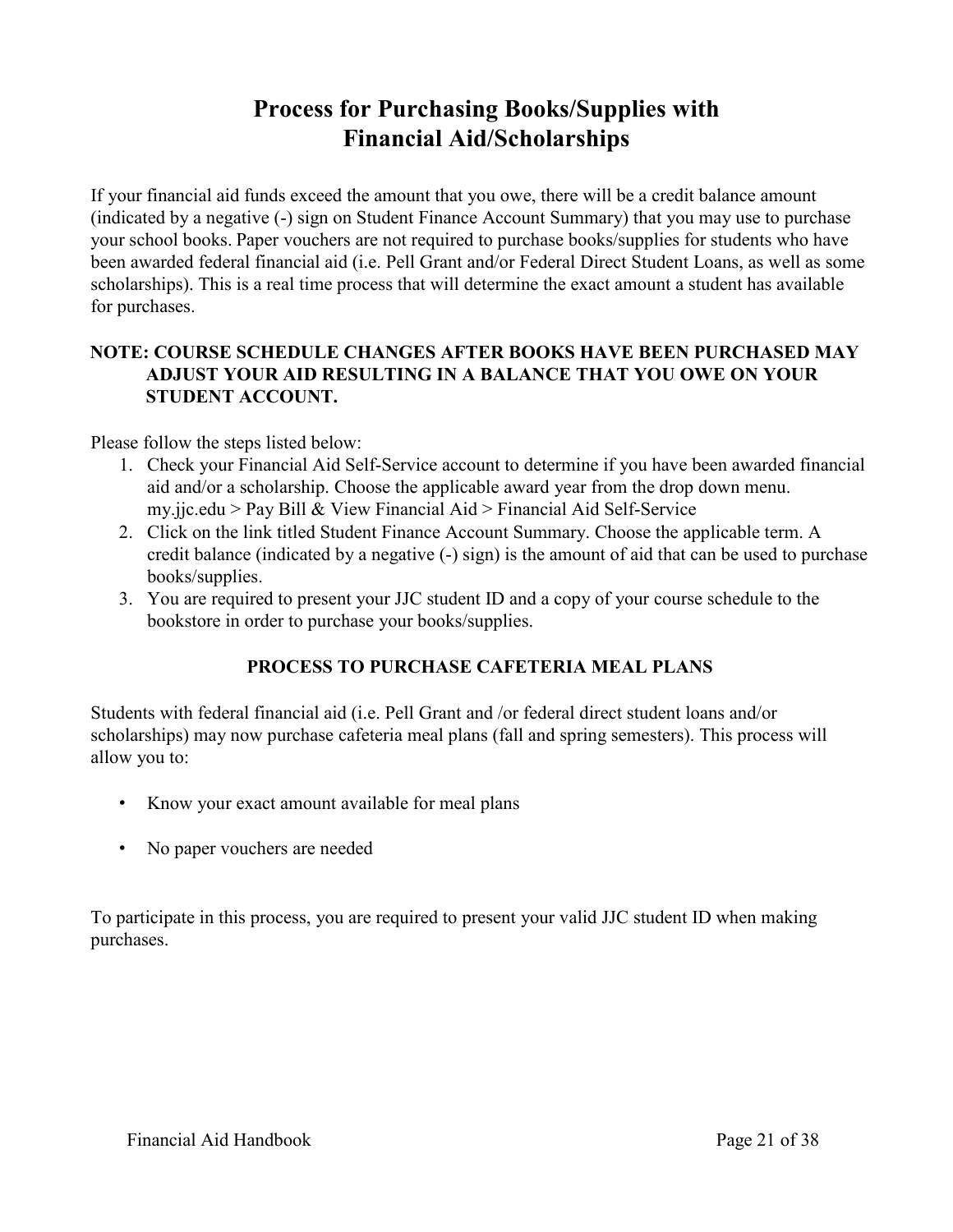## **Financial Aid Posting/Disbursement**

#### <span id="page-21-0"></span>**Disbursement of Aid**

Pell grants, state grants, and loans are posted to your student account. Your grant aid will first be applied to any charges (tuition, fees, books, supplies, etc.) on your account 10 days before the semester begins.

**Please Note:** The scheduled disbursement dates are the first date in which JJC can begin the process of requesting the necessary internal authorizations and approvals from the Department of Education to begin to post aid to a student's account. Students can typically expect 1-3 weeks from the disbursement date for their financial aid awards to be posted to their Student Account.

#### **Distribution of Refund Checks**

If funds are remaining from your financial aid awards after all current JJC charges are paid, you are due a refund check. All refund checks will be mailed/direct deposited within 14 days of the date a credit balance is created. There is no exception to this process. If you have moved, please change your address with the Admissions Office. Your refund check will be mailed to the address on record with that office. The **estimated** disbursement dates for aid (not including loans) are as follows for 2021-2022:

| <b>Fall 2021</b> | Spring 2022 | Summer 2022 |
|------------------|-------------|-------------|
| )9/24            | U∠/ I ຽ     | 06/23       |

**Disbursement of Federal Direct Subsidized and Unsubsidized Loans** Typically, direct loan proceeds are awarded based on the anticipated academic terms of a student's enrollment. Students are awarded loans on a nine-month (fall and spring) basis. Summer loans are processed and disbursed based on its term dates. Borrowers must be enrolled in a minimum of 6 eligible credit hours to receive a loan. Loan disbursement process begins 30 days after the first day of class during the term that the student is enrolled. To receive any installment of your Direct Loan you must be registered, and attending, at least six eligible hours at the time of the disbursement of the loan. The estimated first disbursement dates for loans are as follows for 2021-2022:

| <b>Fall 2021</b> | Spring 2022 | Summer 2022 |
|------------------|-------------|-------------|
| 09/24            | 02/18       | 17/21       |

#### **Disbursement of One-Term Loans**

The federal government requires multiple disbursements on a loan in which the period of enrollment is one semester. Therefore, if you have been awarded a Direct Loan for one term only, your loan will be disbursed in two installments. The first disbursement occurs 30 days after the first day of class and then at the terms calendar midpoint.

Estimated second disbursement dates (For One-Term Direct Loans Only):

| <b>Fall 2021</b> | Spring 2022 | Summer 2022         |
|------------------|-------------|---------------------|
| 0/22             | J3/         | 77/70<br>$\angle 0$ |

#### **Late-Start Classes**

Your disbursement may be delayed if you are enrolled in late-start classes. If you drop a late-start class after your financial aid is disbursed and your total enrollment is less than six hours, your loan(s) will be canceled and your grants may be adjusted. You will be billed for any monies received.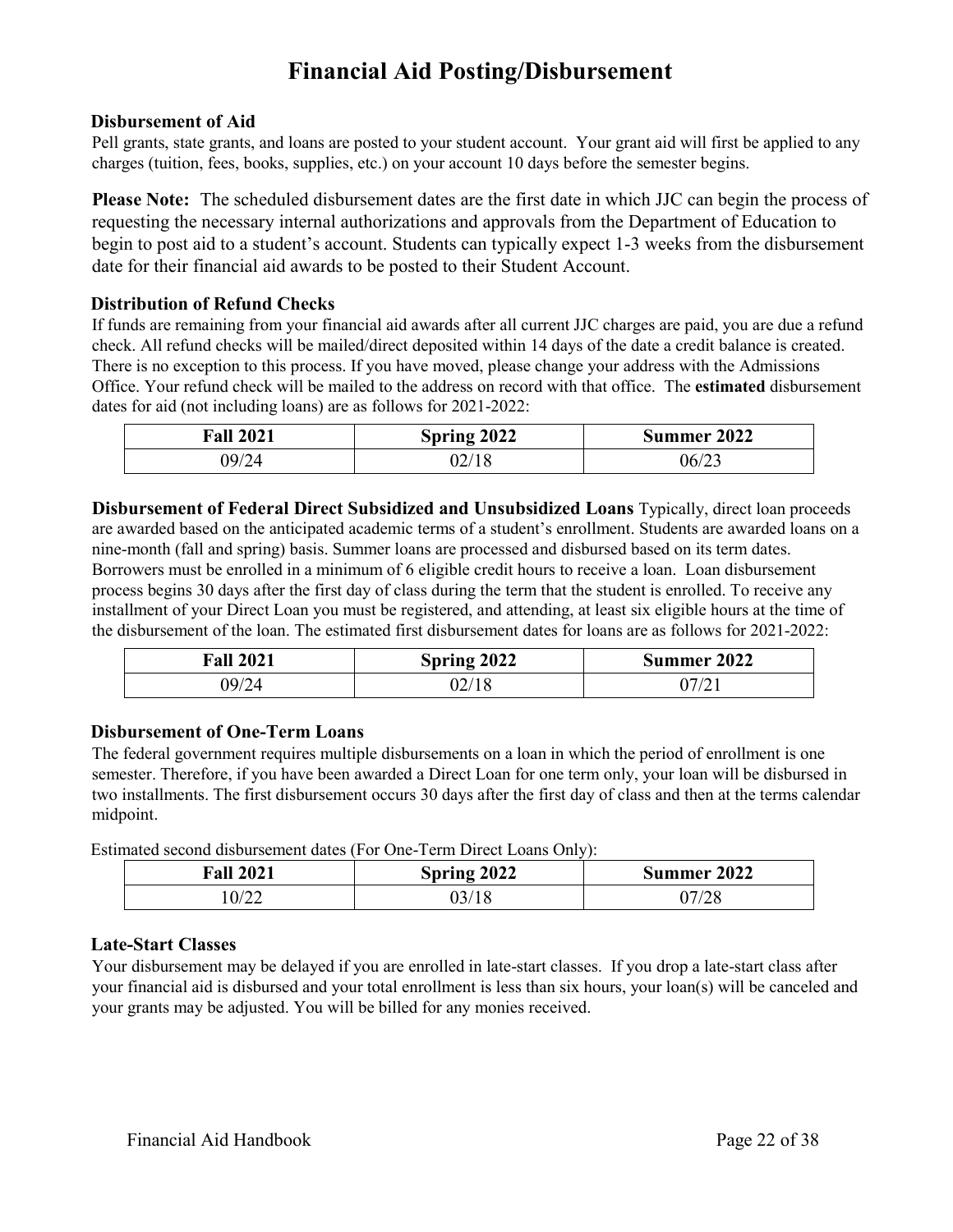## **Rights and Responsibilities**

<span id="page-22-0"></span>When you accept an award from Joliet Junior College, you are entering into an agreement with the college. There are certain rights and responsibilities related to this agreement. You should clearly understand them before you accept any financial aid award(s).

#### **Student Rights**

You have the right to:

- Know what financial aid is available, including information on all federal, state, local, and institutional financial aid programs.
- Expect fair and equitable treatment from the Financial Aid Office staff. It is the goal of the office to assist all students promptly and professionally throughout the financial aid process.
- Know the interest rate on any student loan you have, the total amount you must repay, the length of time you have to repay, when you must repay, and what cancellation or deferment provisions apply.
- Request reconsideration of your financial aid package. If your financial circumstances have changed, you must submit a Special Circumstance form to the Financial Aid Office.
- Know how satisfactory academic progress is measured and how you can reestablish eligibility for federal financial aid if you fail to meet the standard.

#### **Student Responsibilities**

You are responsible for:

- Understanding if your financial aid does not completely cover your tuition bill, you are responsible for making payment immediately to the Student Accounts and Payment Center. The student must realize that until all requested information has been submitted, reviewed and verified, financial aid will not be credited to your student account.
- Making copies of all documentation that is requested in advance of submitting them to the Financial Aid Office.
- Being admitted into a degree-seeking program during the term(s) that you wish to receive financial aid. **Not all classes or majors are eligible for financial aid, including student loans.** Refer to the Financial Aid web site for a list of eligible programs.
- Reapplying for financial aid each year. You cannot receive financial aid from two schools during the same semester.
- Understanding that at any time enrollment drops below 6 credit hours, the Federal Student Loan can be canceled as well as any remaining disbursements. The student will be responsible for any remaining balance.
- Understanding that a loan request form, an award notification, and a signed promissory note must be on file in the Financial Aid Office two weeks prior to the start of the semester or you will be responsible for payment.
- Understanding if you completely withdraw from school, receive all Fs, or the combination of the two due to non-attendance, you may be required to repay a portion of your financial aid.
- Must consult with a financial aid advisor before dropping his/her courses and be aware of the Title IV Refund Policy.
- Dropping your classes and paying a remaining balance after any earned aid is applied.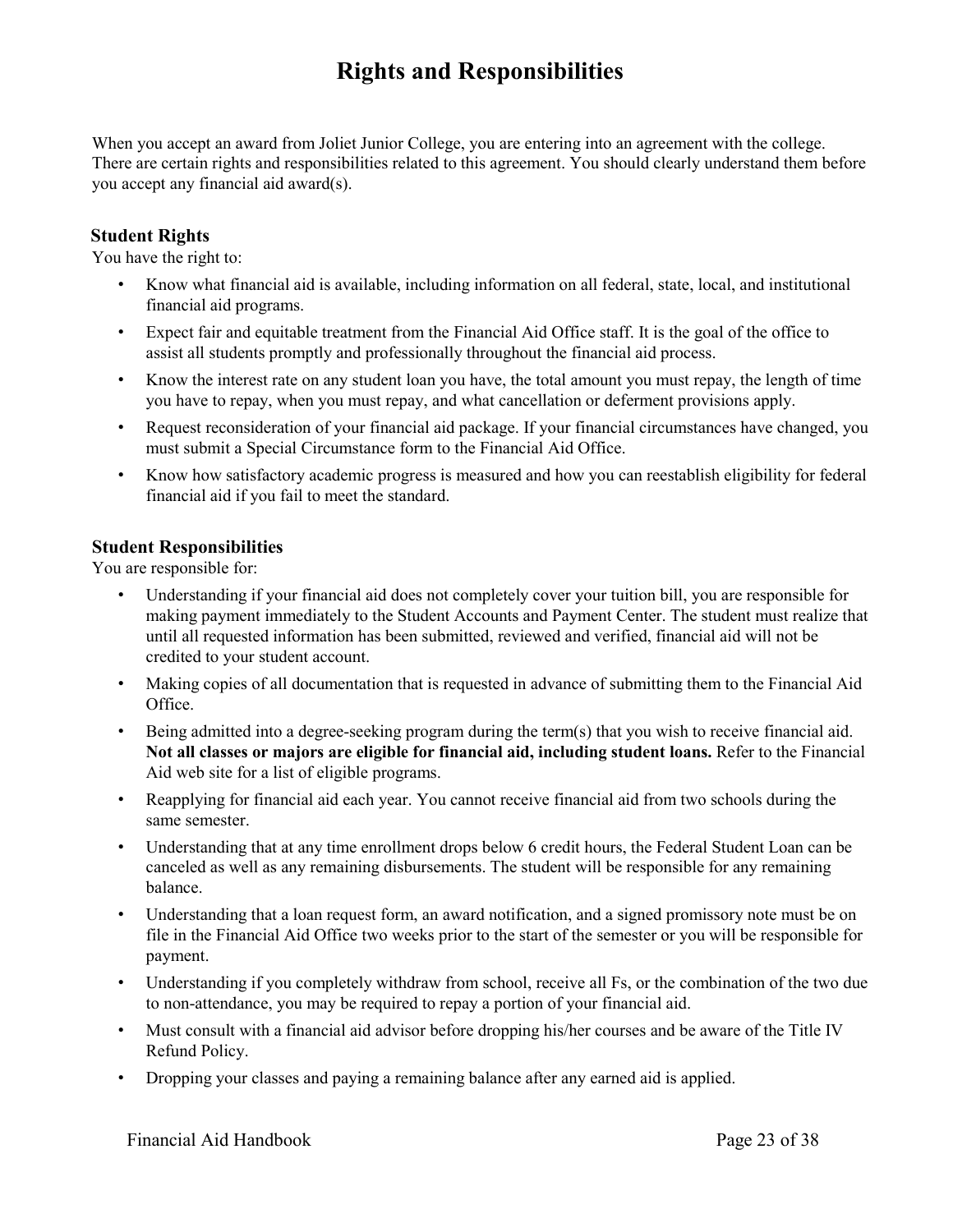- Understanding financial aid refund checks are disbursed once a semester after midterm. Check amounts are based on any balance remaining after tuition, fees and book charges, and other authorized charges are paid, and are subject to enrolled hours.
- Understanding Federal Work Study and Federal Student Loan programs require enrollment in a minimum of 6 eligible credit hours.
- Understanding that a financial aid advisor may request additional documentation at any time.
- Not being in default on any loan previously received at any institution.
- Obtaining the information on when and how your financial aid funds will be disbursed.
- Providing all requested documentation to the Financial Aid Office accurately and in a timely manner.
- Completing an entrance and exit interview for any student loans received at JJC.
- Understanding the college's refund policy.
- Paying any balance from a prior semester or any overpayments.

#### **FERPA**

The Family Educational Rights and Privacy Act of 1974 ("FERPA") affords students certain rights regarding their education records.

These rights include:

- 1. The right to inspect and review the student's education records
- 2. The right to request amendment of the student's education records that the student believes are inaccurate, misleading, or otherwise in violation of the student's privacy rights under FERPA.
- 3. The right to provide written consent before JJC discloses personally identifiable information (PII) from the student's education records, except to the extent that FERPA authorizes disclosure without consent.
- 4. The right to file a complaint with the U.S. Department of Education concerning alleged failures by JJC to comply with the requirements of FERPA.

## **What is Legitimate Educational Interest?**

Legitimate educational interests are essential to the general processes of higher education including teaching, research, public service, as well as those directly supporting activities such as advising, general counseling, discipline, career services, financial assistance, academic assistance activities, essential learning activities such as cooperative education and international study programs, and co-curricular activities including varsity and intramural sports and all recognized student organizations.

#### **Changes in Eligibility**

You must immediately notify the Financial Aid Office, in writing, if you receive any aid (loan, grants, tuition waiver, stipend, and graduate assistantship) not considered as part of your original financial aid package reflected on your award letter.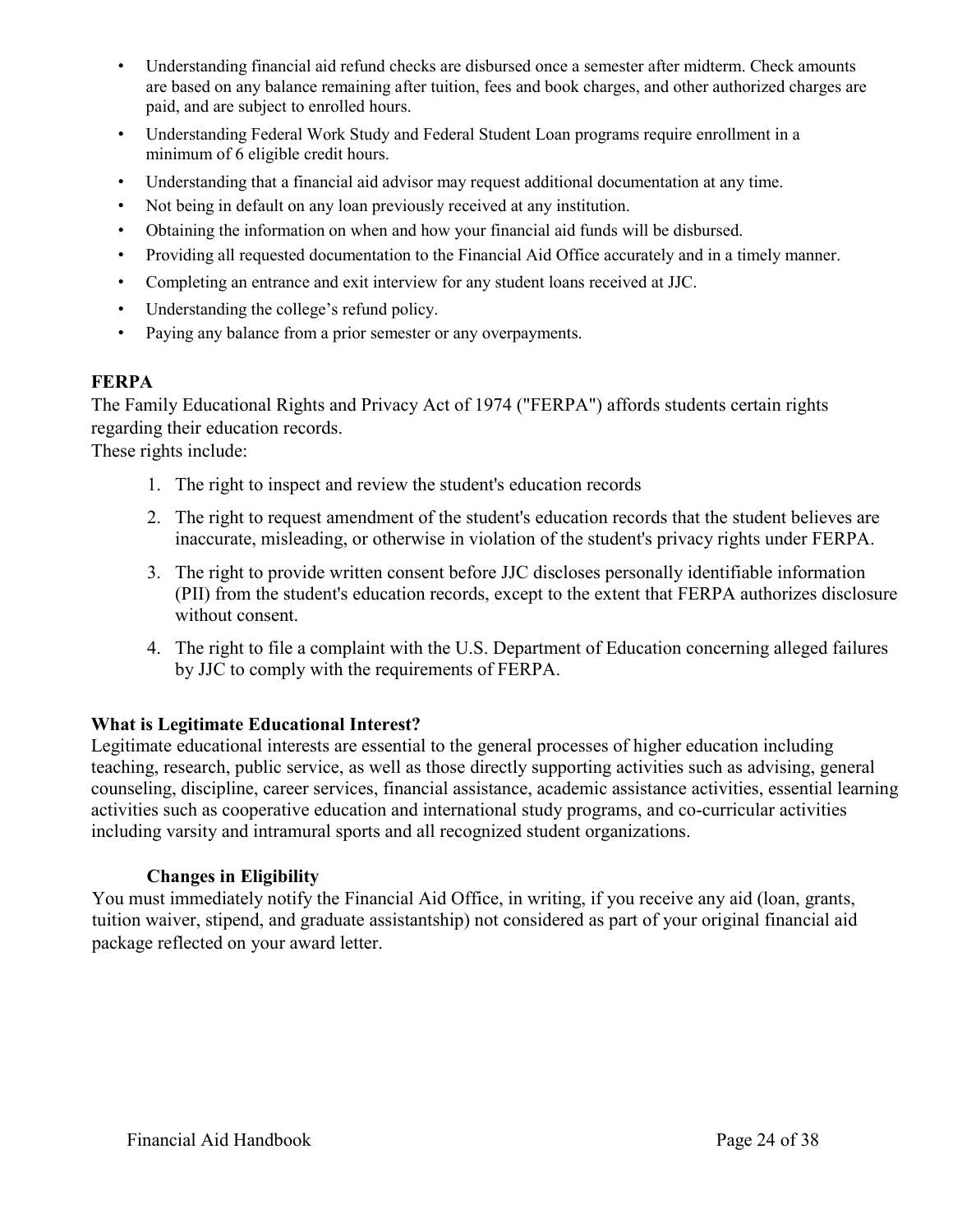## **Financial Aid Satisfactory Academic Progress**

<span id="page-24-0"></span>In order to comply with Title IV Department of Education regulations, JJC Financial Aid Office has set a Satisfactory Academic Progress policy for financial aid. According to federal and state guidelines, students must maintain these standards in order to be eligible to receive and maintain financial assistance. Continuing students at JJC and students who are transferring from other schools must meet all criteria of the Financial Aid Satisfactory Academic Progress policy each enrolled semester to be eligible for financial aid. These three requirements pertain to all students applying for financial aid whether or not you received financial aid in the past.

Read the policy, qualitative and quantitative measures, and appeal process in our **Satisfactory** [Academic Progress \(SAP\) policy,](https://my.jjc.edu/student-services/fa/Documents/Satisfactory%20Academic%20Progress%20(SAP)%20Policy.pdf) located at my.jjc.edu/fa under "Documents & Forms" and "Policies and Handbooks".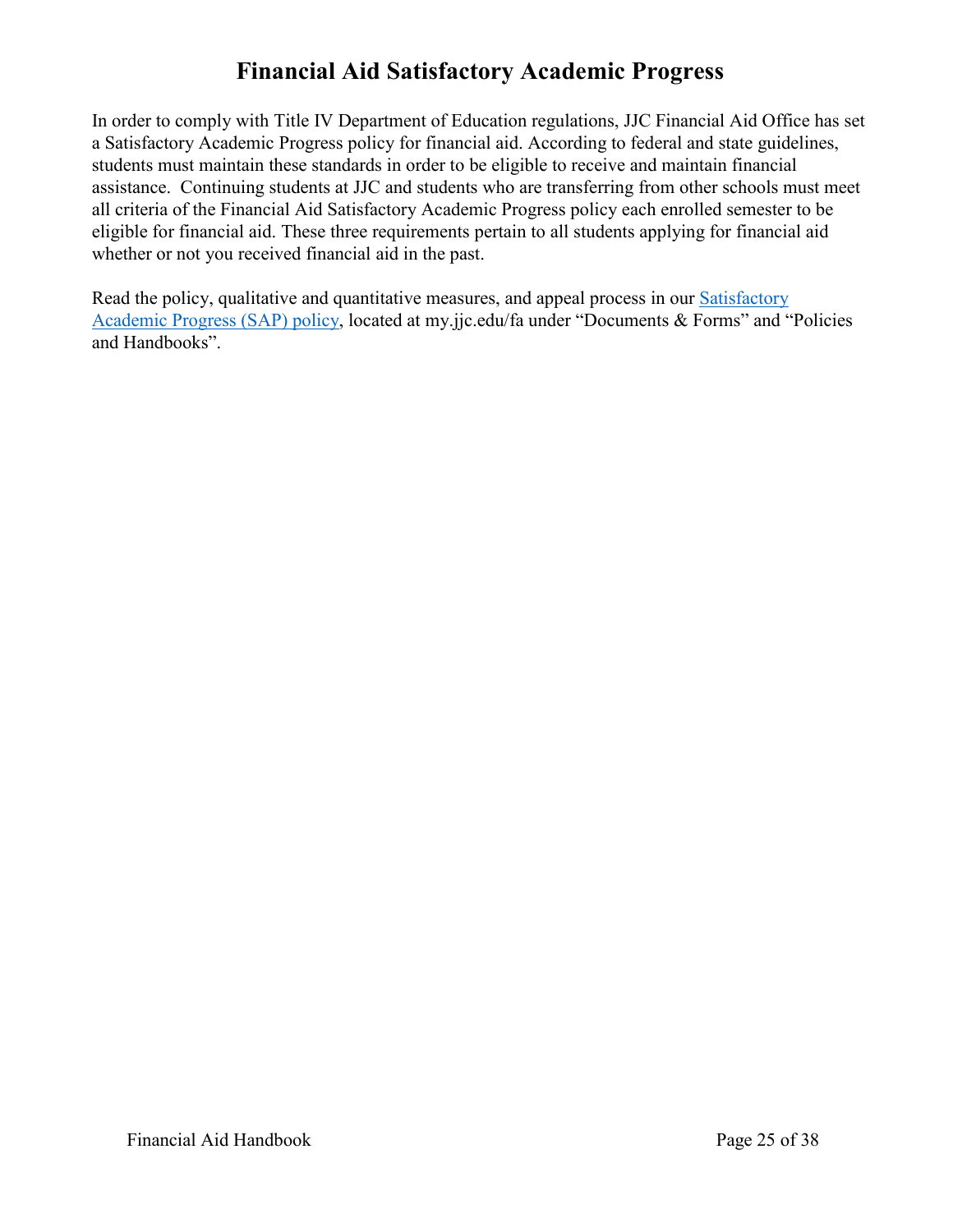## **Unusual Enrollment History**

Beginning with the 2013-14 award year, the Department added an Unusual Enrollment History (UEH) flag that indicates that a student has an unusual enrollment history based on the receipt of Federal Pell Grant (Pell Grant) funds and now loan funds (2015-16). Such an enrollment history requires a review to determine whether there are valid reasons for the unusual enrollment history. The institution must review the student's enrollment and financial aid records to determine if, during the four award year review period (Award Years 2017-18, 2018-19, 2019-20 and 2020-21), the student received a Pell Grant/Direct Loan at the institution that is performing the review for 2021-22. For 2014-15 and prior only three award years are reviewed.

Based upon academic transcripts it may already possess, or by asking the student to provide academic transcripts or grade reports, the institution must determine, for each of the previously attended institutions, whether academic credit was earned during the award year in which the student received Pell Grant or loan funds. For 2015-16 review four award years and for 2014-15 and prior review three award years and only Pell Grants. Academic credit is considered to have been earned if the academic records show that the student completed any credit-hours or clock-hours.

## **Academic Credit Not Earned**

If the student did not earn academic credit at a previously attended institution and, if applicable, at the institution performing the review, the institution must obtain documentation from the student explaining why the student failed to earn academic credit. The institution must determine whether the documentation supports (1) the reasons given by the student for the student's failure to earn academic credit; **and** (2) that the student did not enroll only to receive credit balance funds.

## **Justification for UEH**

- Personal reasons; Illness, a family emergency, a change in where the student is living, and military obligations.
- Academic reasons; the student might explain that the first enrollment was at an institution that presented unexpected academic challenges, or the academic program did not meet the student's needs, as determined by the student. The institution should, to the extent possible, obtain third party documentation to support the student's claim.

## **Regaining Aid Eligibility**

If a student has been flagged by the Department of Education for Unusual Enrollment they must submit the UEH Flag Form and supporting documentation. If a student has earned college credit (D or better) at each institution for each academic year attended and/or has sufficient justification and documentation as to why they were not successful, their aid will be reestablished.

If aid is denied, a student must successfully complete a minimum of 3 credit hours with a C or better without the use of financial aid. A denial is final and cannot be appealed. Once grades post for the applicable term the student must submit a typed statement for "UEH Reinstatement." This statement should include measures the student has and will take to ensure future academic success.

- Pell Grant eligibility and campus-based aid begin with the payment period in which the student meets the eligibility requirements (following the period of ineligibility)
- Direct Loan eligibility is retroactive to the beginning of the enrollment period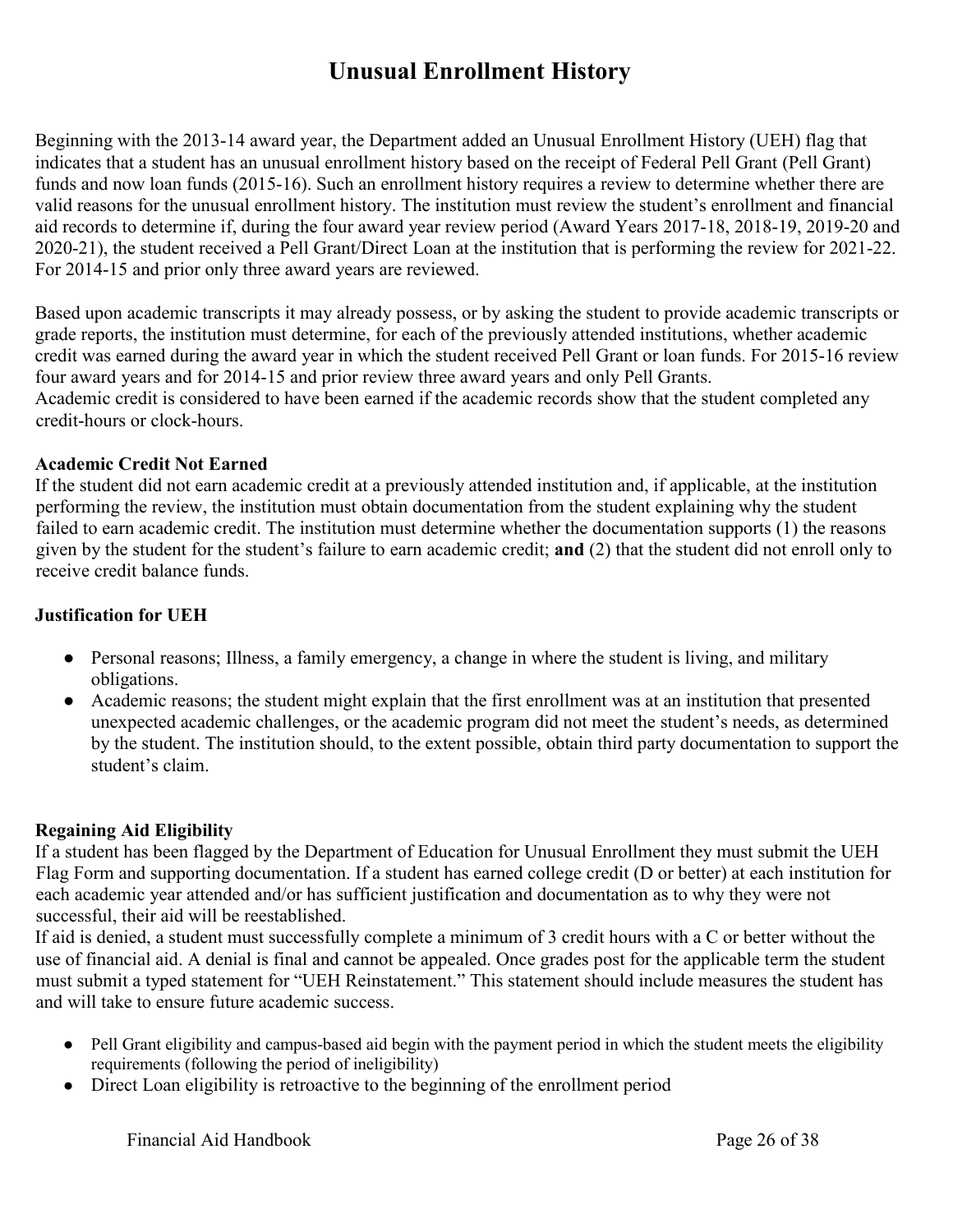## **ACADEMIC SUPPORT**

If you are having difficulty with your courses, you should seek out assistance from your instructor and/or contact one of the following departments for academic support. Please take advantage of these services which are available to JJC students to help you complete your college degree.

| <b>OFFICE</b>                   | <b>LOCATION</b>              | <b>PHONE</b>       | <b>EMAIL</b>                 |
|---------------------------------|------------------------------|--------------------|------------------------------|
| <b>Testing Services</b>         | $A1138 - RMA1039 - JCTR6002$ | $(815) 280 - 2261$ | testingservices@jjc.edu      |
| <b>Career Services</b>          | A1175                        | $(815)$ 280-2756   | $careers(a)$ jc.edu          |
| <b>Student Advising Center</b>  | A1155 - RMA1029              | $(815)$ 280-2673   | academicadvising@ijic.edu    |
| Project Achieve / TRIO          | A <sub>1115</sub>            | $(815)$ 280-2456   |                              |
| <b>Disability Services</b>      | A1125                        | $(815)$ 280-2230   | disabilityservices@jjc.edu   |
| Tutoring & Learning Center      | $C2010 - RMB1080 - JCTR6004$ | $(815) 280 - 2730$ | tutoring@jjc.edu             |
| Mental Health & Wellness Office | A1100                        | $(815)$ 280-2936   | mentalhealthservices@jjc.edu |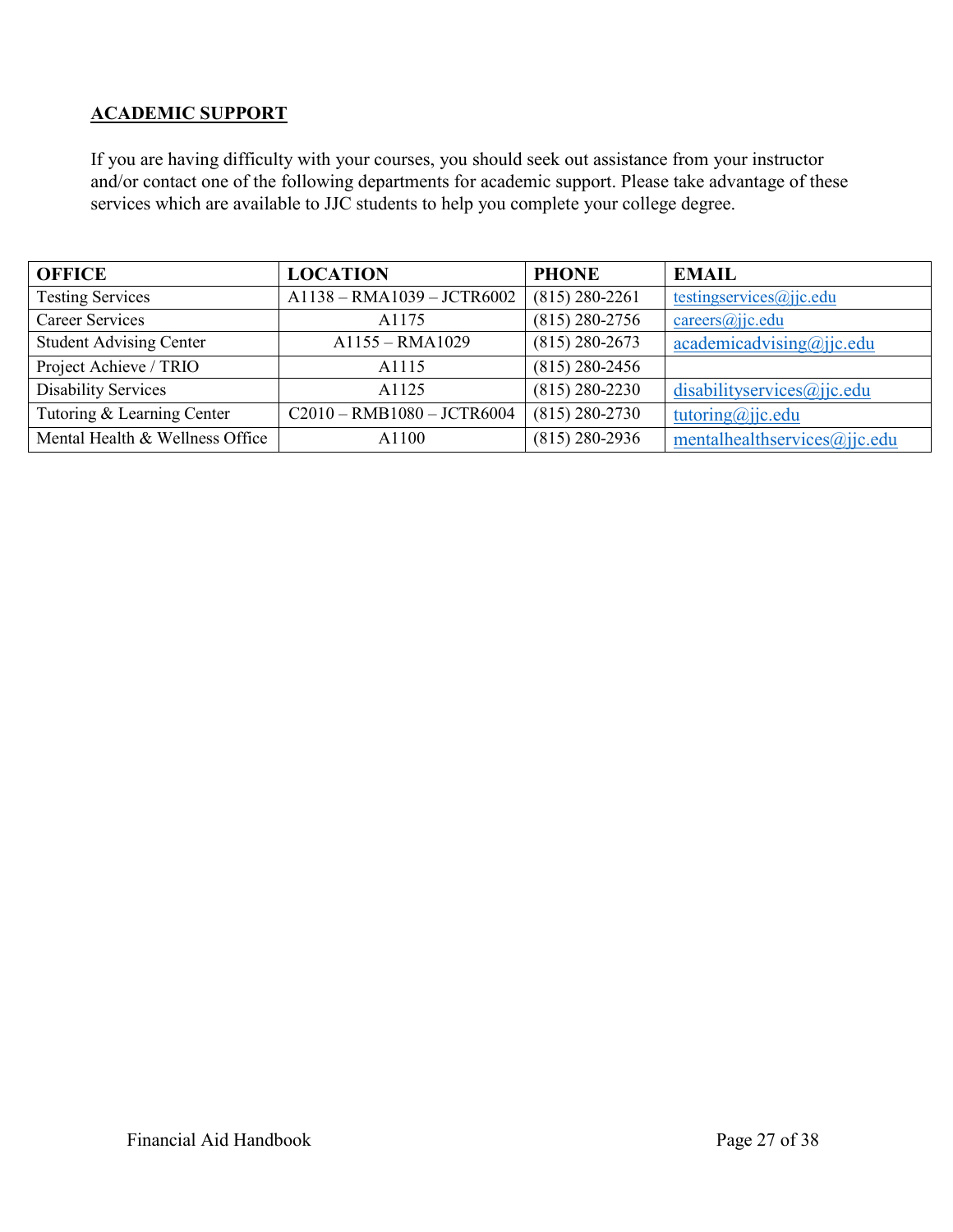## **Additional Information**

### <span id="page-27-0"></span>**Tuition Payment**

When you register for classes your registration is NOT complete until you meet one of these conditions:

- 1. Pay all tuition and fees by the payment deadlines
- 2. Have signed a payment plan agreement at the cashier's office by the payment deadline
- 3. Be awarded financial aid by the payment deadline

#### **Application Renewal**

You must file a separate Free Application for Federal Student Aid (FAFSA) each academic year to be considered for aid. We encourage you to complete your application beginning October 1<sup>st</sup> for the following fall enrollment.

#### **Credit Balance Refunds**

If you have more than enough financial aid (grants and/or student loans) to cover the cost of your tuition, fees and books the remaining funds will be generated to you as a credit balance refund. You can use these funds to cover some of your living expenses or any other educational expenses you may encounter. Refunds are available after your financial aid is disbursed and a credit balance is created on your account. After your aid has been applied to the balance of your account, remaining funds will be sent to you within 14 business days in the form of a refund check or direct deposit. All refund checks are mailed.

#### **Educational Tax Credits**

In 1997, the federal government passed the Taxpayer Relief Act designed to give families certain tax credits for college expenses. Included in the plan are the Hope Tax Credit, Lifetime Learning Credit, Tuition and Fee Deduction and a Student Loan Interest Deduction. You can check with your tax preparer to see if you are eligible for one of these credits.

#### **Scholarships**

Scholarships are awarded based on student's academic achievement and/or financial need. There are a variety of scholarships awarded by the Joliet Junior College Foundation.

#### [www.jjc.edu/scholarships](https://www.jjc.edu/getting-started/pay-college/scholarships)

There are many scholarships offered and awarded by private corporations and non-profit organizations each year. While it is your responsibility to search and apply for such scholarships, there are scholarship services available to assist you in your search, such as:

[www.fastweb.com](http://www.fastweb.com/) [www.collegeboard.org](http://www.collegeboard.org/)

#### **Summer Aid**

Financial aid for the summer term is limited to the following:

Pell Grant; Federal Supplemental Educational Opportunity Grant; Federal Work-Study; Federal Direct Loan.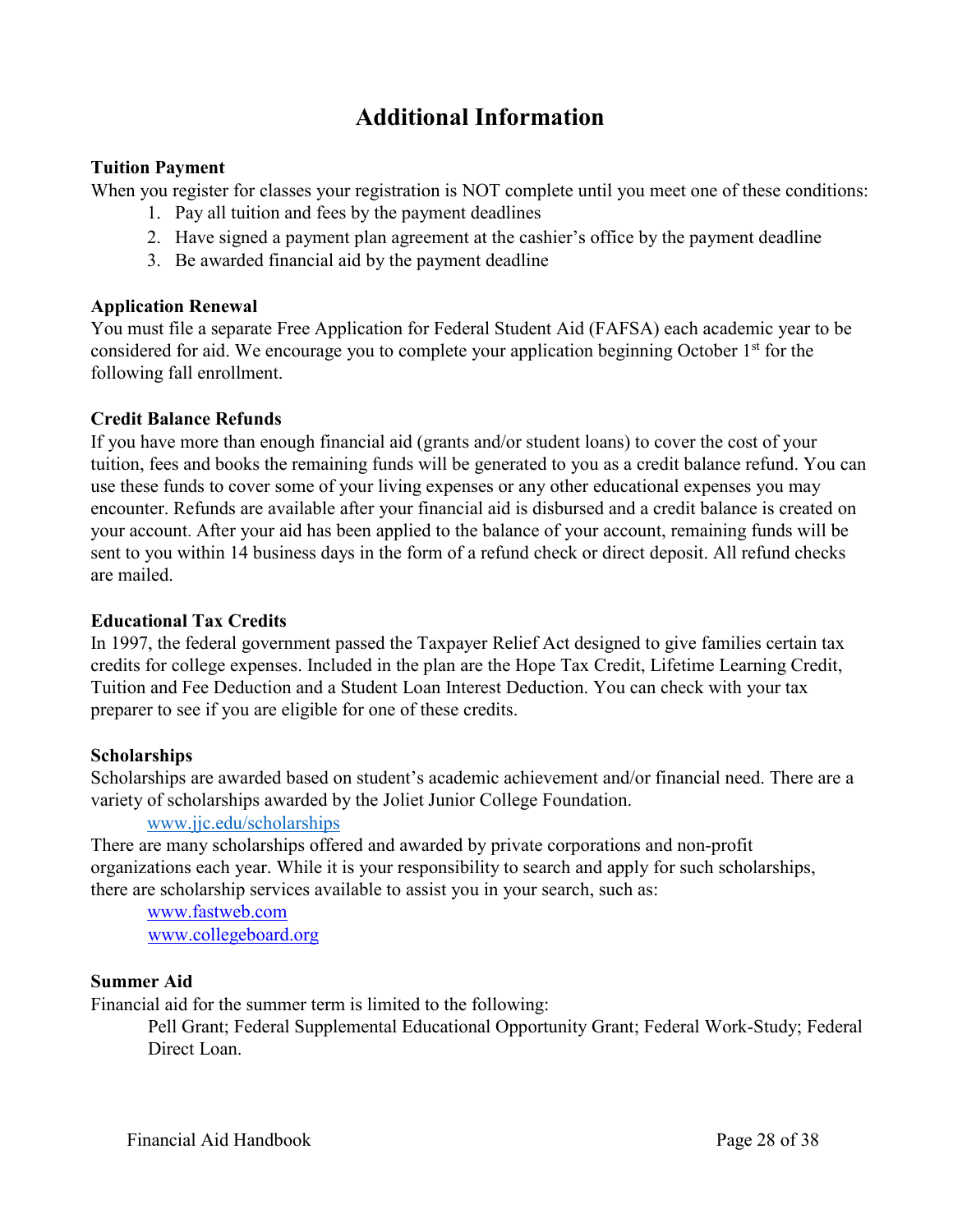You do not need to complete a separate application for Summer Pell Grant. Summer Pell Grants are calculated in early Spring and, if eligible, you will receive a new award notification email. You do need to complete a summer loan application if you want a loan for summer courses. Once you register, we will determine your eligibility. Any remaining funds after tuition, fees, and books are paid will be disbursed at the beginning of July.

## **Veterans Educational Benefits**

<span id="page-28-0"></span>The JJC Veterans Affairs Office is located in the Veteran Resource Center, C-1039, and provides veterans, reservists/guardsmen, and dependents of veterans with information on the different federal and state programs available, the qualifications for each and the application procedures. Programs available at JJC include Illinois Veterans Grant, Illinois National Guard Grant, MIA/POW Scholarship, Veterans Vocational Rehabilitation, Post 911 and all chapters of the Montgomery GI Bill.

For more information, the Veterans Education Benefits Handbook is available at [www.jjc.edu/veterans.](https://www.jjc.edu/getting-started/admissions/veterans-resource-center) You may also contact our office by phone at (815) 280-2966 or email [VeteransBenefits@jjc.edu.](mailto:VeteransBenefits@jjc.edu) We encourage anyone who may be eligible to take advantage of these benefits, and we are committed to providing the finest service that we can offer to America's veterans.

## **Veterans Resource Center is located in C-1039. Please call the office at (815) 280- 2966 for hours.**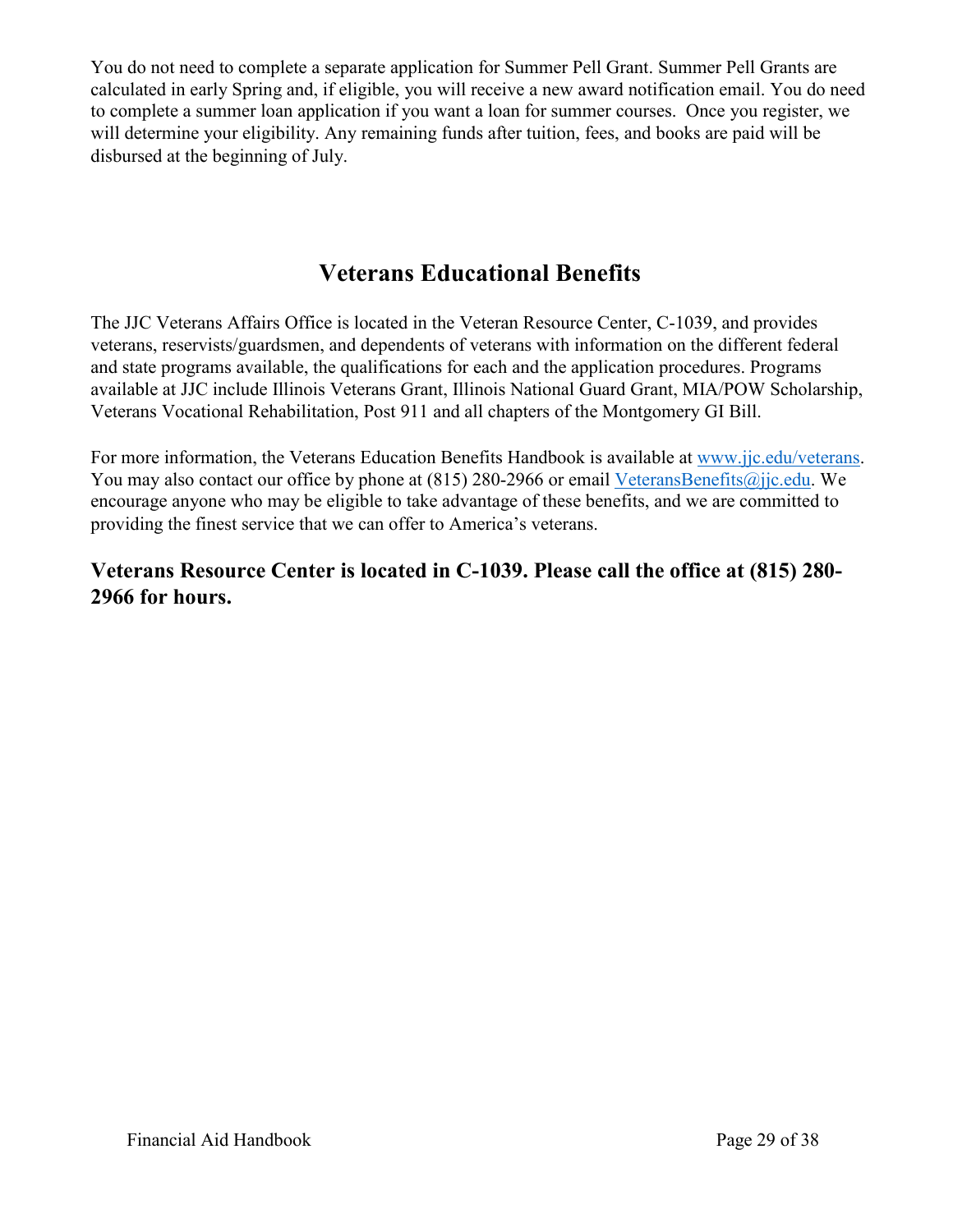# **Adjusting Aid Due to Enrollment Status Changes**

## **Related to Withdrawing from Classes**

<span id="page-29-0"></span>Students who are eligible for financial aid and enroll at JJC receive an award notification which lists each type of financial aid you may receive. The award amount shown in the award notification is based on full-time enrollment (12 or more credit hours enrolled) at the time the award is processed. If the award is processed for fall term, the award notification will also include a projected award amount for potential spring enrollment.

However, the actual amount of aid the student receives will be based on their actual enrollment as of the financial aid census date. Financial Aid will be adjusted based on student's actual enrollment status, up through the Pell Recalculation date of each term/course. **As a result this may cause a balance (from tuition, fees, books, and/or meal plan) that the student will owe JJC. Balances not paid may result in course(s) being deleted through the scheduled drop for non-payments process (for drop date information go to [www.jjc.edu/info/duedates\).](http://www.jjc.edu/info/duedates)** After this point, financial aid will not be adjusted unless it falls into one of the following categories:

- 1. Students are not entitled to receive financial aid for classes they have not attended and their financial aid will be adjusted accordingly.
- 2. The student is dropped from a class by their instructor for non-attendance prior to FA Census. Students are not entitled to receive aid for classes they have not attended and their financial aid will be adjusted accordingly.
- 3. If the Instructor drops a student in error and agrees to reinstate the student in the same class, financial aid will not automatically adjust. An instructor will need to complete an attendance revision form or the student will need to complete a Census Appeal form (see financial aid office). Please note: if a student enrolls in a different class from the one they were dropped in error, their financial will not be adjusted after the Pell Recalculation date without an approved appeal.
- 4. The student is identified as "never attending" the course(s). Students are not entitled to receive aid for classes they have not attended and their financial aid will be adjusted accordingly.
- 5. If the Instructor identified a student in error and confirms that the student has attended/participated in the same class, financial aid will be adjusted accordingly.

Students who receive student loan(s) and withdraw from a course(s):

- 1. Students may have their loans cancelled or adjusted if they are enrolled in less than six credit hours.
- 2. If the student began attendance in six or more credit hours, and they received a portion or the entire loan, they are entitled to keep the amount already disbursed. However, no further disbursements will occur if they remain enrolled in less than six credit hours (>0) for that term and any remaining portions of the student loan(s) will be cancelled.
- 3. If the student did not begin attendance in six or more credits when they received a portion or the entire loan, the loan(s) will be removed entirely for that term and no further disbursements will occur.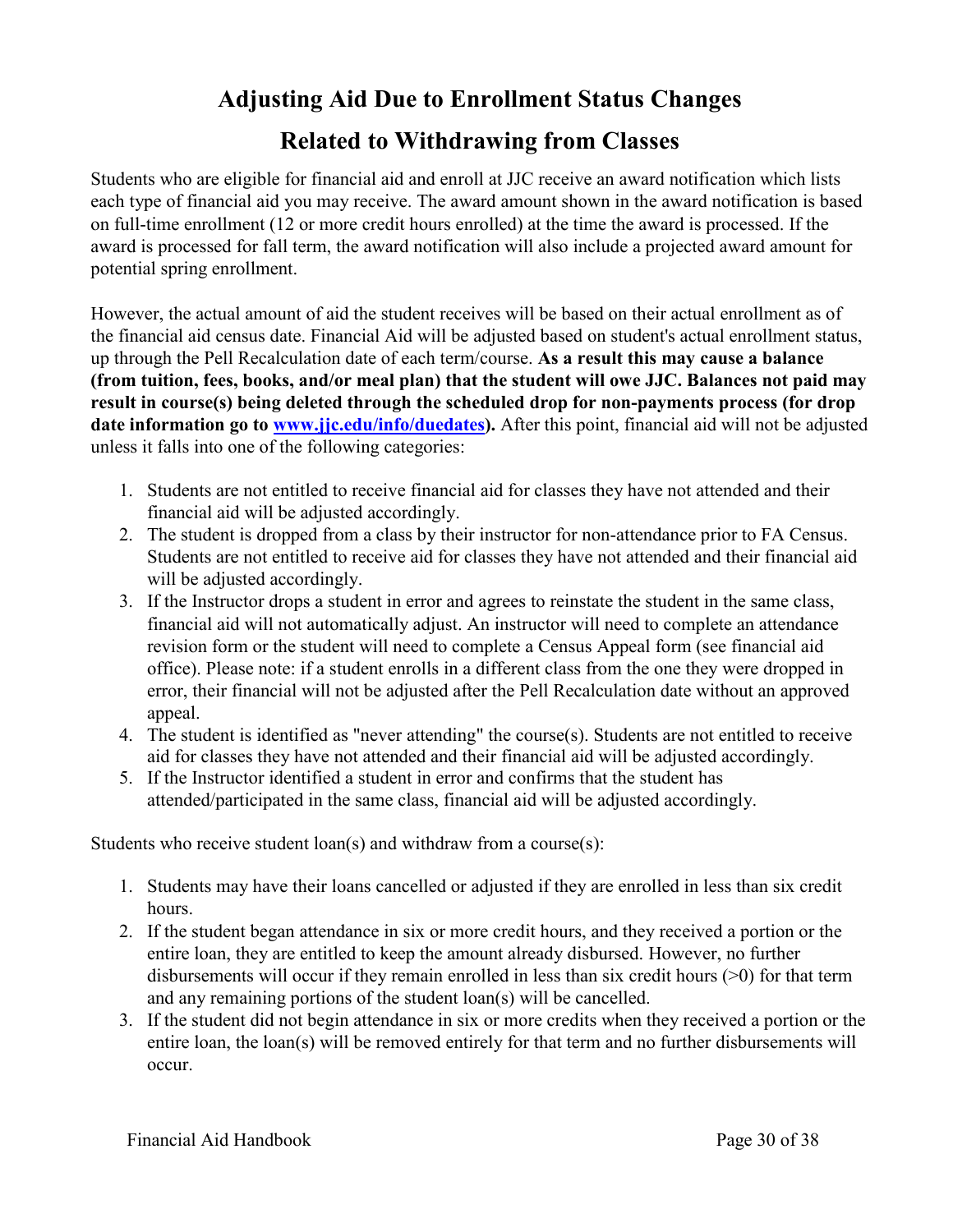## **Withdrawal and Refund Policy**

<span id="page-30-0"></span>Any class drops/withdrawals, adds, or changes at any time during the semester can affect your financial aid. You should check with the Financial Aid Office for further information before changing your enrollment status.

#### **Tuition and Fees Refunds**

When you officially withdraw from a class(s) within the acceptable time limit, you may be eligible for a 100 percent refund. Every course has its own refund date. These dates are reflected on your schedule/billing notice. You are responsible for knowing these dates. Refund dates vary according to the type and length of the course.

Visit the Registration Office in A-1020 for more information or online at [https://www.jjc.edu/getting](https://www.jjc.edu/getting-started/register-courses/refund-policy)[started/register-courses/refund-policy](https://www.jjc.edu/getting-started/register-courses/refund-policy)[.](http://www.jjc.edu/es/registration/policies.asp) 

#### **Withdrawal**

Students not attending class in which they have enrolled must withdraw. It is your responsibility to officially withdraw from your classes. Official withdrawals are processed by the Registration Office at the Main Campus. You may withdraw from a course by processing an Add/Drop form through the Registration Office. Failing to withdraw properly may result in a failing grade of F in the course.

#### **Calculating the Return to Title IV Aid**

The Financial Aid Office is required to implement Return to Title IV Aid for students who withdraw to zero hours prior to completing 60% of the course and/or receive all Fs due to non-attendance after receiving Title IV aid. Title IV aid is comprised of the following federal financial assistance programs: Pell Grant, Federal Supplemental Educational Opportunity Grant (FSEOG), Direct Subsidized, Unsubsidized, and Plus Loans. If you withdraw to zero hours and/or receive all Fs due to non-attendance, the refund formula is used to determine if any amount of federal assistance received must be repaid by you or the school. The withdrawal date is used to calculate eligibility. As a result of the refund calculation, you may owe a balance to the college. The balance must be paid before you can register for future terms.

#### **Order of return of Title IV funds**

A school must return Title IV funds to the programs from which the student received aid during the payment or period of enrollment as applicable, in the following order, up to the net amount disbursed from each source:

- 1. Unsubsidized Direct Stafford loans (other than PLUS loans).
- 2. Subsidized Direct Stafford loans.
- 3. Direct PLUS loans.
- 4. Federal Pell Grants for which a return of funds is required.
- 5. Federal Supplemental Educational Opportunity Grants (FSEOG) for which a return of funds is required.

*When calculating a R2T4 for the fall and spring terms, the break periods must be taken into account. The spring break is considered the seven day scheduled break plus the following Sunday if classes are not offered on that date. Therefore, the break period for spring term is 8 days in duration. The Fall Break of Wednesday through Sunday is 5 days.*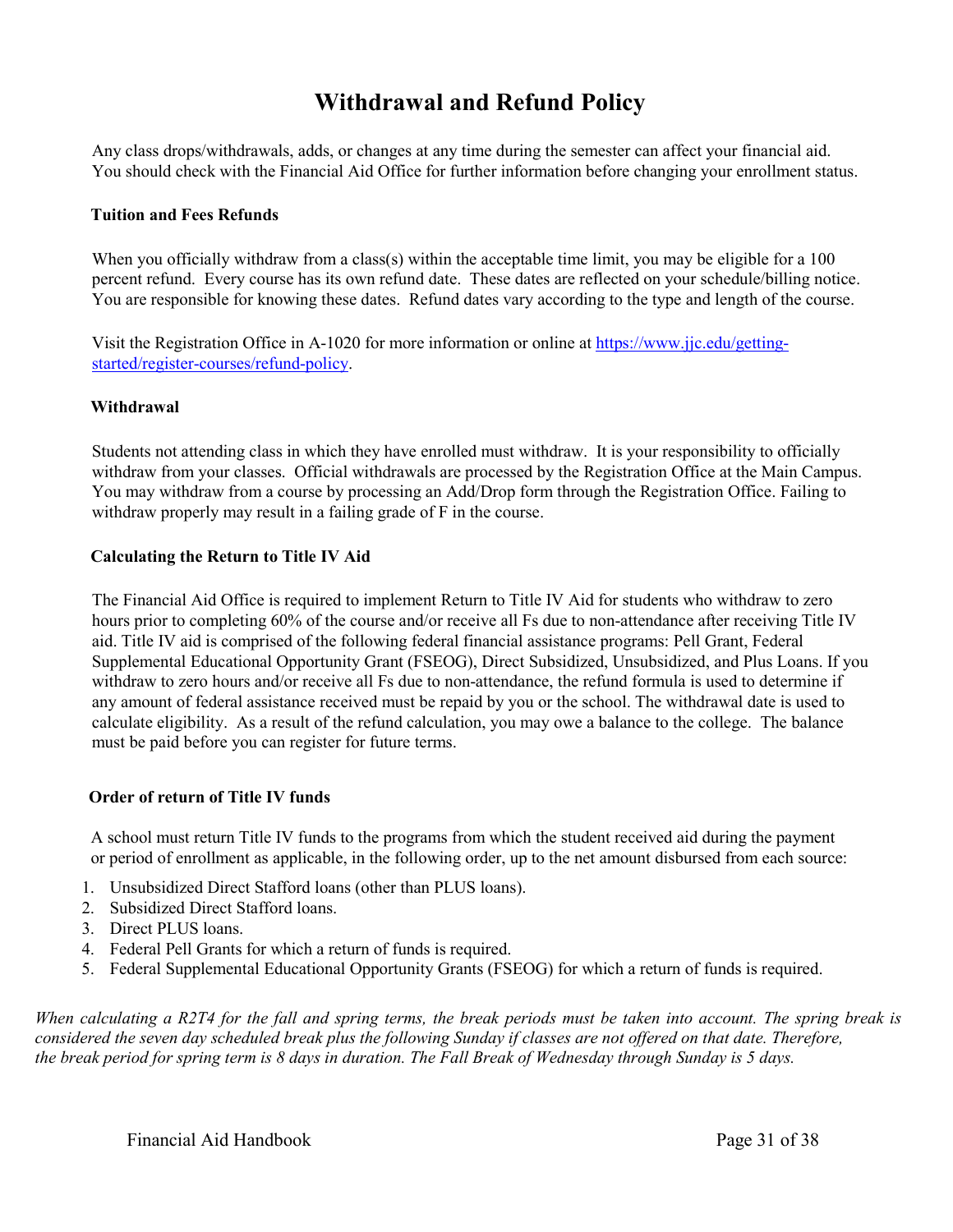# **Financial Aid Award Programs**

<span id="page-31-0"></span>Your award letter may include one or more of the following awards and is based on full-time attendance. Please refer to this chart if you have questions about a specific award on your letter. The Expected Family Contribution (EFC) on your Student Aid Report (SAR) for the 2021-2022 award year determines your eligibility. The EFC is based on a formula derived from the federal government.

| <b>PROGRAM</b>                                                                           | <b>DESCRIPTION</b>                                                                                                                                                            | <b>AWARD</b><br><b>AMOUNTS</b>                                                                                                               | <b>DEADLINE DATE</b>                                                                                                                                                                         | <b>DISBURSEMENT</b>                                                                                                                                                                                                                                             |
|------------------------------------------------------------------------------------------|-------------------------------------------------------------------------------------------------------------------------------------------------------------------------------|----------------------------------------------------------------------------------------------------------------------------------------------|----------------------------------------------------------------------------------------------------------------------------------------------------------------------------------------------|-----------------------------------------------------------------------------------------------------------------------------------------------------------------------------------------------------------------------------------------------------------------|
| <b>Pell Grant</b>                                                                        | Grant available to<br>undergraduates that<br>does not have to be<br>repaid. It can be<br>used for tuition,<br>fees, books and<br>living expenses.                             | Based on EFC (\$0 -<br>\$5846) and<br>enrollment for the<br>semester. Maximum<br>annual award is<br>\$6,495.                                 | June 30, 2022                                                                                                                                                                                | Refund checks are<br>released around the<br>10 <sup>th</sup> week in each<br>and<br>semester<br>are<br>balance<br>based<br>on<br>remaining<br>after<br>tuition, fees, and book<br>charges.<br>Also,<br>amount is subject to<br>enrolled hours at that<br>point. |
| <b>Federal Supplemental</b><br><b>Education Opportunity</b><br><b>Grant (FSEOG)</b>      | Campus-based grant<br>awarded to<br>undergraduates that<br>does not have to be<br>repaid. It can be<br>used for same<br>expenses as the Pell<br>grant.                        | Based on EFC for<br>award year and<br>enrollment.<br>Maximum annual<br>award \$300. Must be<br>enrolled in 6 credit<br>hours or more.        |                                                                                                                                                                                              | Same as Pell grant<br>guidelines.                                                                                                                                                                                                                               |
| <b>Federal Work Study</b><br>(FWS)                                                       | See Federal Work<br>Study in handbook<br>regarding student<br>employment options<br>and procedures.                                                                           | Based on EFC and<br>enrolled in 6 credit<br>hours or more.                                                                                   |                                                                                                                                                                                              | Paid every two weeks<br>in conjunction with the<br>regular college<br>payroll.                                                                                                                                                                                  |
| <b>Illinois Student Assistance</b><br><b>Commission Monetary</b><br><b>Award Program</b> | Illinois state grant<br>available to<br>undergraduate<br>students that does<br>not have to be<br>repaid. Is used for<br>tuition and fees,<br>excluding course<br>fees at JJC. | Based on EFC, state<br>calculation and<br>Illinois residency.<br>Award amounts $-$ to<br>be determined (up to<br>15 credit hours at<br>JJC). | Students are encouraged to<br>complete their FAFSA or<br>Alternative Application for<br>Illinois Financial Aid as<br>early as possible each year<br>to be considered for the<br>state grant. | Funds are directly<br>credited to student's<br>account for tuition and<br>applicable fees.                                                                                                                                                                      |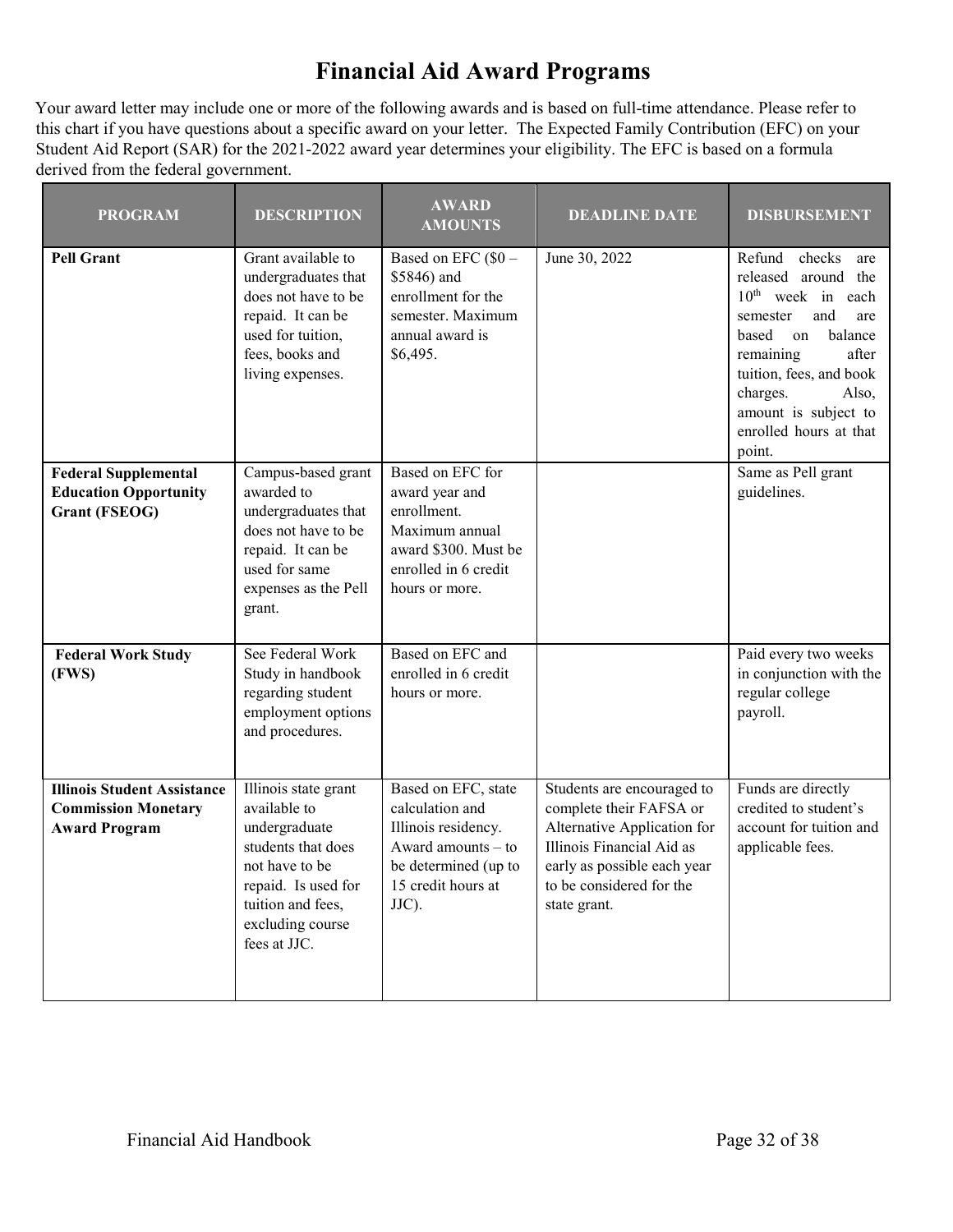## **Professional Judgment & Dependency Overrides**

The regulations regarding performance of a professional judgment are documented in the HEA Section 479A subpart a. The regulations regarding performance of a dependency override are documented in HEA Section 480 subpart d item 7 and Dear Colleague Letter (DCL) GEN-03-07. Additional guidance for professional judgment was given in GEN-09-04 and GEN-09-05. Finally, GEN-04-04 gives specific guidance for individuals affected by a natural disaster. In accordance with these regulations, institutions may allow a financial aid administrator, with support of adequate documentation and on a case-by-case basis, the authority to make adjustments to the cost of attendance or data value items required to calculate the Expected Family Contribution (EFC) to allow for consideration of individual applicant circumstances. JJC has established the following policy in compliance with the aforementioned regulations.

Because the FAFSA is only intended to capture a family's financial strength at the time of application, it is necessary to have a process by which a financial aid administrator may review a family's circumstances in response to changes that occurred after the filing date but within the academic year. Additionally, individual circumstances may exist by which a dependent student's financial strength should be assessed separately from the financial strength of his/her parent(s).

The following cases of professional judgment may be considered at JJC:

#### **Income Adjustments**

#### **Situations Warranting Income Adjustment**

Extenuating circumstances that may be considered by JJC for an income adjustment include:

- Change in parent or student marital status after original application has been filed
- Change in or loss of employment resulting in significant decrease in income
- Loss of child support received
- One-time income from IRA, Pensions, Annuities or Retirement
- One-time lump sum governmental grants for natural disasters
- Unusually high medical or dental expenses (except cosmetic, including orthodontic work, plastic surgery, lasik surgery, etc.) paid in current year and not covered by insurance
- Other unforeseen circumstances (such as natural disaster) that significantly decreases the income available for post-secondary educational costs.

## **The following circumstances will not be considered by JJC for an income adjustment:**

- $\Box$  Car payments or car insurance
- $\Box$  Consumer debt (credit cards, mortgages, rent, etc.)
- $\Box$  Chapter 7 or 13 personal bankruptcy
- $\Box$  Home equity, IRA, 403B and 401K loans
- □ Loss of untaxed income not reported on FAFSA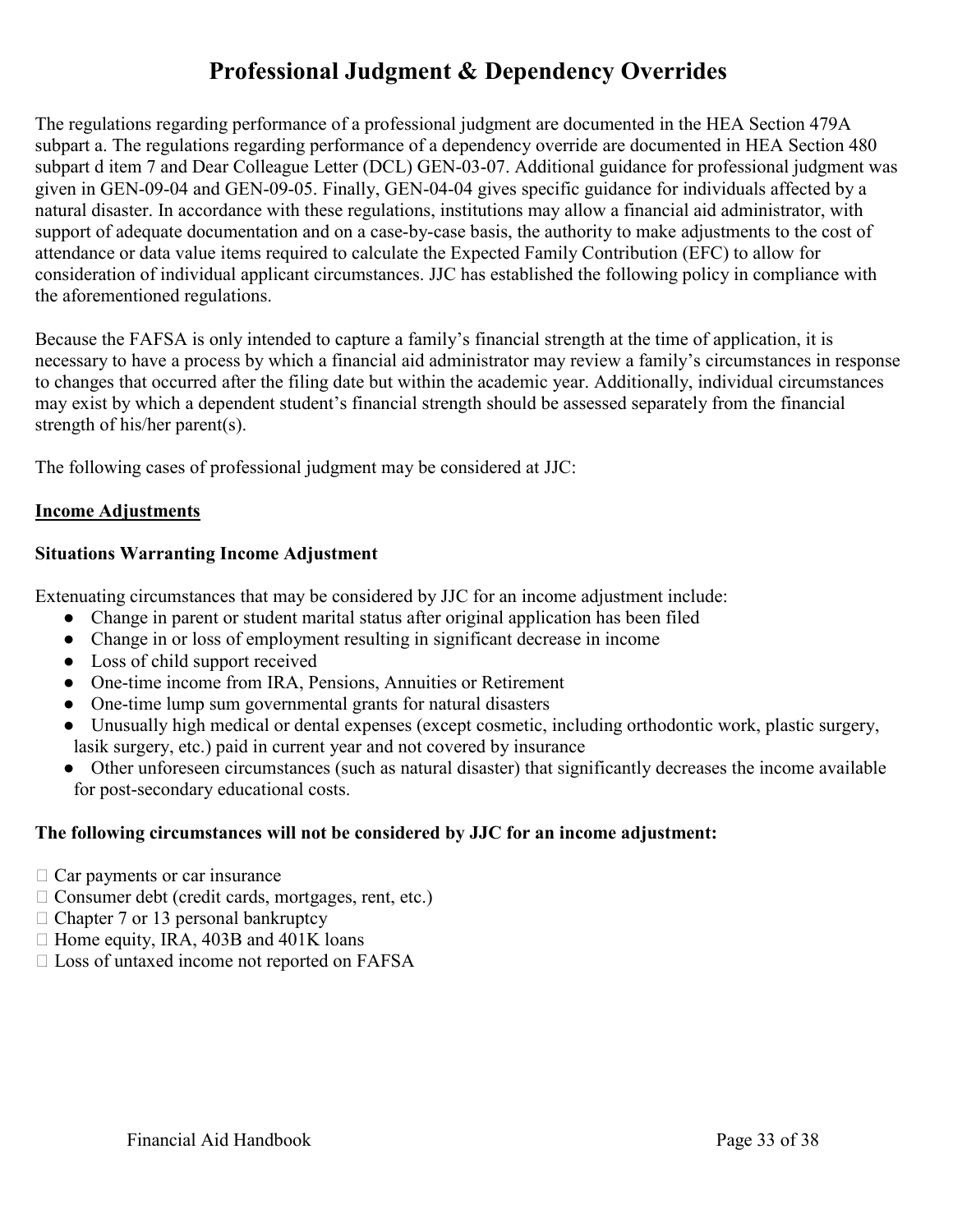## **Verification and Income Adjustments**

If a student is selected for verification and is requesting an income adjustment, the verification process must be completed before the income adjustment, including reporting the verification corrections and status to CPS.

#### **Documentation**

The financial aid administrator reserves the right to request and collect any and all supplemental documentation he/she deems necessary to process an appeal using his/her professional discretion. Students who submit an Income Adjustment or Dependency Override appeal will be selected for verification. In addition to verification documentation, additional documents may be requested based on the type of appeal:

## **Change in parent or student marital status after original application has been filed**

 $\Box$  Divorce/separation agreement and effective date or,

 $\Box$  If divorce/separation agreement is not documented, ex must provide copies of a utility bill and lease/rent agreement that verifies s/he lives at different address

- □ W2s of parent to remain in HH; or
- $\Box$  Schedule C only if one parent is sole owner of business

#### **Dependent students: loss of employment**

- $\Box$  Last pay stub from previous employer; and
- $\Box$  Unemployment benefit(s) statement; and
- □ Severance/Separation Agreement; or
- $\Box$  Letter from previous employer verifying termination

#### **Independent students: loss of employment**

- $\Box$  Unemployment benefit(s) statement; or
- $\Box$  Letter from U.S. Department of Labor (USDL) other State agency on behalf of USDL acknowledging unemployment status

## **Change in employment (i.e. decrease in hours; reduction in pay due to economic conditions)** resulting in

- significant decrease in income
- $\Box$  Last pay stub from previous employer; and
- $\Box$  Most recent paycheck from current employer; and
- Verification of change in employment

#### **One-time income from IRA, Pensions, Annuities, or Retirement**

□ Federal Form 1099-R (Distributions from Pensions, Annuities, Retirement, IRAs, etc.).

#### **One-time income governmental grants for natural disasters.**

#### **Other documentation as determined by Director of Financial Aid.**

Financial Aid Handbook Page 34 of 38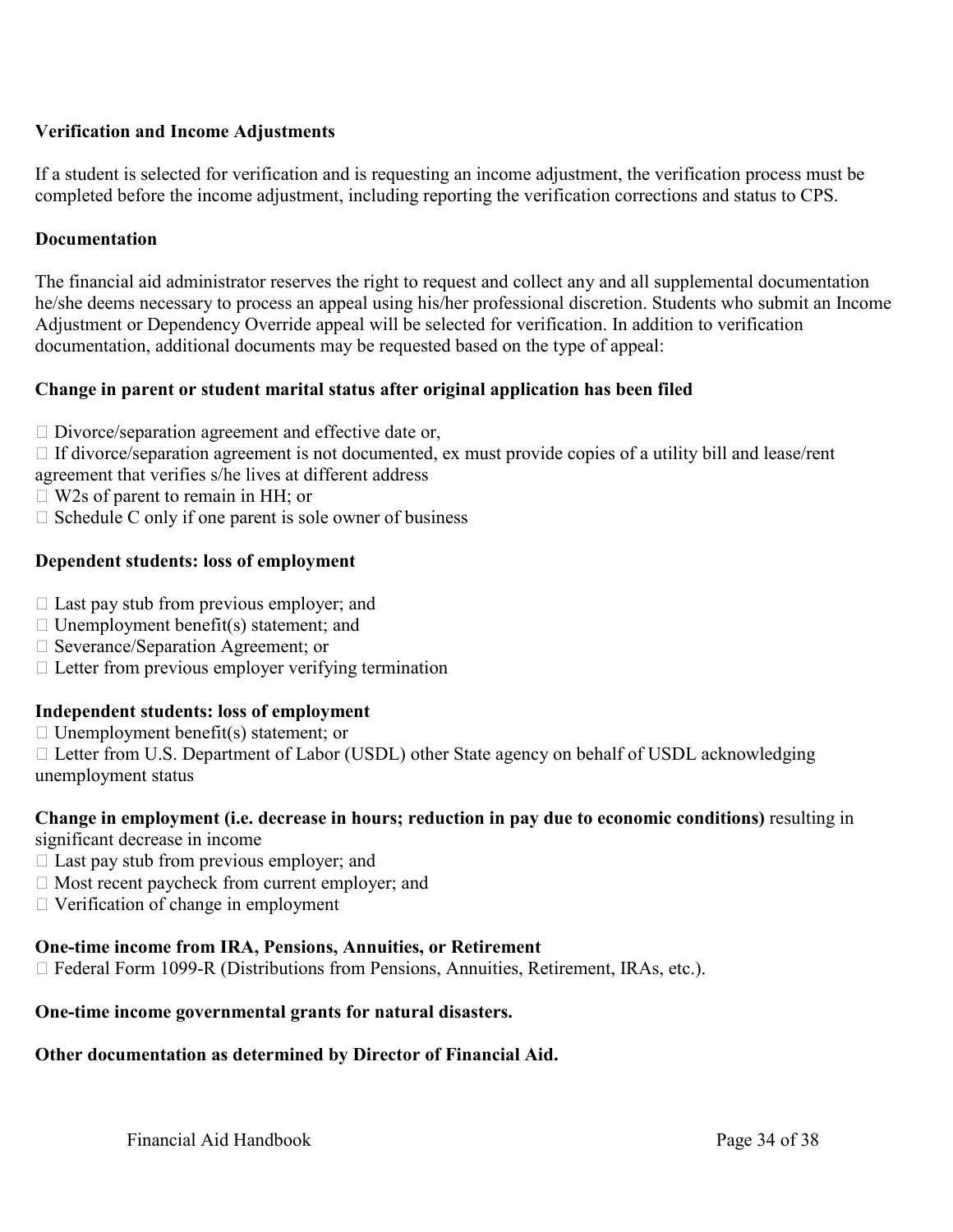## **Unusually high medical or dental expenses (excluding cosmetic work) paid in current year and not covered by insurance.**

 $\Box$  Copies of prescription receipts indicating amount not covered by insurance and amount paid out-of-pocket in the base year; and/or

 $\Box$  Copies of medical bills paid in the base year for doctor's visits, hospital visits, dentist visits, medical tests,

medical treatment, etc. indicating amount not covered by insurance and amount paid out-of-pocket in the base year. Other unforeseen circumstances (such as natural disaster) that significantly decreases the income available for postsecondary educational costs.

 $\Box$  Documentation requested by FA administrator or submitted by family that attests to financial impact of situation.

## **Dependency Override**

## **Situations Warranting Dependency Override**

In order to qualify for a dependency override, a student must be able to demonstrate that he/she does not have a relationship with either biological (or adoptive) parent. Extenuating circumstances that may warrant consideration by JJC for a dependency override include:

- $\Box$  Abusive (physically, sexually, verbally and/or mentally) or unsafe (drug or alcohol abuse)
- home environment
- $\Box$  Parent(s) whereabouts are unknown and parents cannot be located
- Parent abandonment
- $\Box$  Parent(s) is incarcerated and/or institutionalized
- $\Box$  Death of a single parent and other parent's whereabouts are unknown
- $\Box$  Student is no longer considered a youth (age 21 years or younger) and meets the federal definition of homeless
- $\Box$  Family disowns student because the student comes out as homosexual

## **The following circumstances, singly or in combination, will not be considered by Joliet Junior College:**

- $\Box$  Parents refusal to contribute to the student's education
- $\Box$  Parents are unwilling to provide information on the FAFSA or for verification
- $\Box$  Parents do not claim the student as a dependent for income tax purposes
- $\Box$  Student demonstrates total self-sufficiency

## **Documentation**

The financial aid administrator reserves the right to request and collect any and all supplemental documentation he/she deems necessary to process an appeal using his/her professional discretion. Students who submit an Income Adjustment or Dependency Override appeal will be selected for verification. In addition to verification documentation, additional documents may be requested based on the type of appeal:

 $\Box$  Statement from student describing situation, significant dates of abuse/change in living arrangement/death of single parent, and other critical events; and

 $\Box$  Letter from unbiased third party (clergy, school advisor, etc.) or legal documentation (court reports, police reports, etc.) that corroborates student's situation and, if possible, dates of abuse/change in living arrangement/ death of single parent and/or other significant events; and

 $\Box$  Letter from third party who knows student (other relative, teacher, etc.) that describes student's situation and, if possible, dates of abuse/change in living arrangement/death of single parent and/or other significant events; and

Financial Aid Handbook Page 35 of 38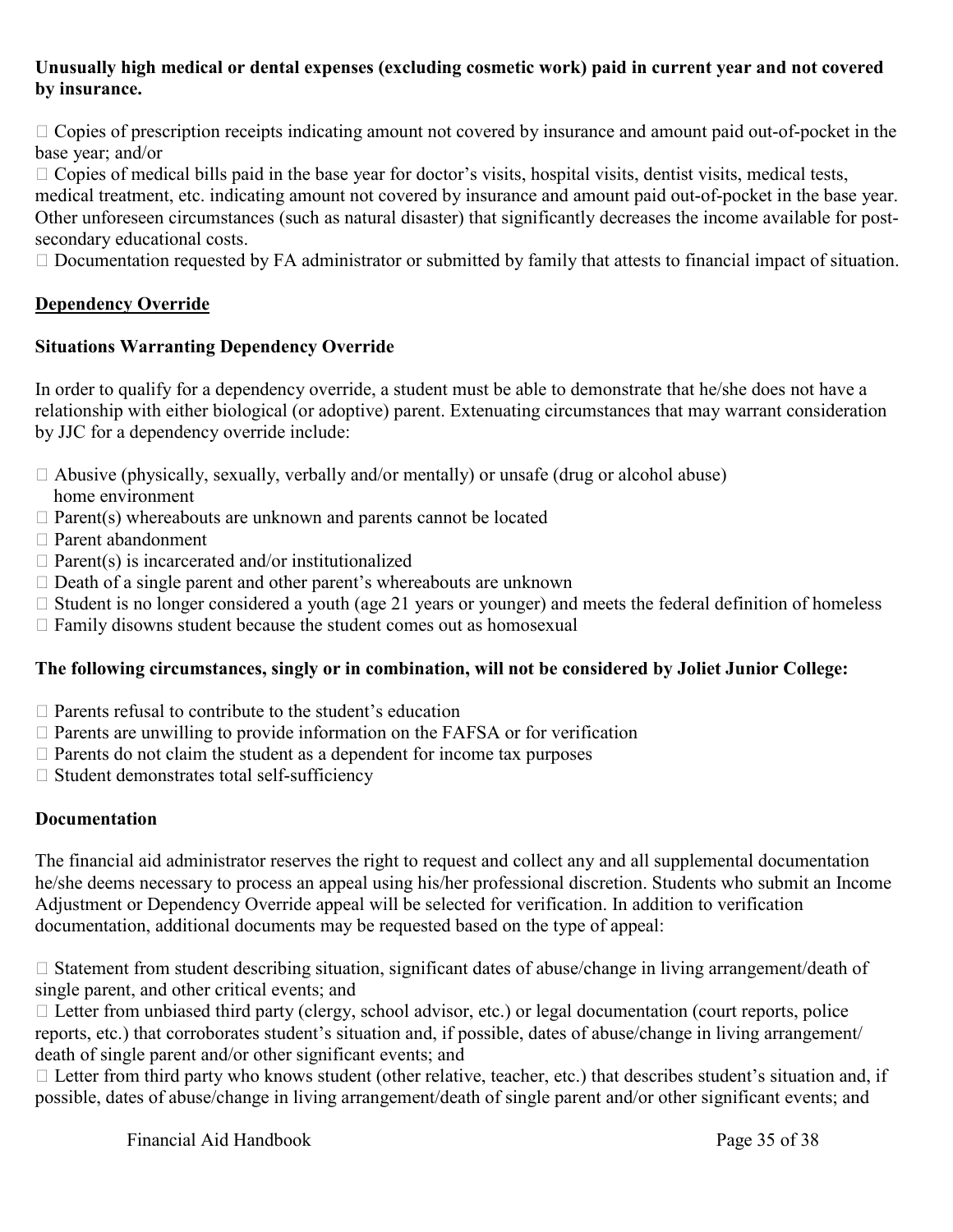$\Box$  Proof of parent incarceration or death (if applicable).

## **Documentation for Subsequent Year Dependency Overrides (Renewals)**

Once a dependency override has been approved for an academic year, JJC may, on a case- by-case basis, waive the requirement for the student to submit another statement of situation and documentation for the next academic year. This option should be exercised for students if their second and third party documentation is unlikely to change in its validity for the student's situation and the student's current statement of situation does not indicate a change to his/her circumstances from the previous year.

## **Documentation for Dependency Overrides in the Event of a Parent Death in a Single Parent Household**

Should a student's custodial parent die, and the household was considered to be that of a single-parent household, and the student requests a petition for a dependency override, the institution will first request a statement of situation from the student. This statement should include the date of the custodial parent's death as well as information relating to the student's other biological or custodial parent. Based on the information provided in the statement, the institution will require the student to file a new FAFSA with his/her other biological/custodial parent OR recommend the student to pursue a dependency override.

The advisor reserves the right to limit the documentation accepted by JJC in accordance with the acceptable documentation described above. Should any document submitted found to be fraudulent, the advisor also reserves the right to refuse consideration for an appeal and all future considerations for appeal from the specified student and/or family. Should the advisor suspect fraudulent information on the FAFSA as a result of the documentation submitted for a request for an appeal, he/she reserves the right to inform the Office of the Inspector General.

#### **Written Recommendation**

All professional judgment appeals must have a written statement recommending it for approval. The student is responsible for writing a brief statement in support of the appeal's approval as well as documenting any key information relevant to the appeal. If an appeal is submitted multiple years, a statement must be written for each year in which the appeal is approved. A statement from another institution that granted a Dependency Override to a student during a previous term or academic year is not a sufficient statement of approval. JJC will review all dependency override appeals separate from other institutions' decisions and base its decision only from the documentation submitted to JJC.

#### **Misrepresentation**

JJC policy prohibits all employees from providing misleading statements to students, members of the public, accrediting agencies, state agencies, or the Department of Education. If an employee is accused of violating JJC's ethics policy, the potential violation is referred to the JJC Office of the Inspector General for investigation. If an individual has a complaint of misrepresentation, he/she should go to the Department Head of the department that provided potentially incorrect information.

All information regarding degree requirements, course offerings, and tuition and fees are available on the colleges' websites and in the college catalogs.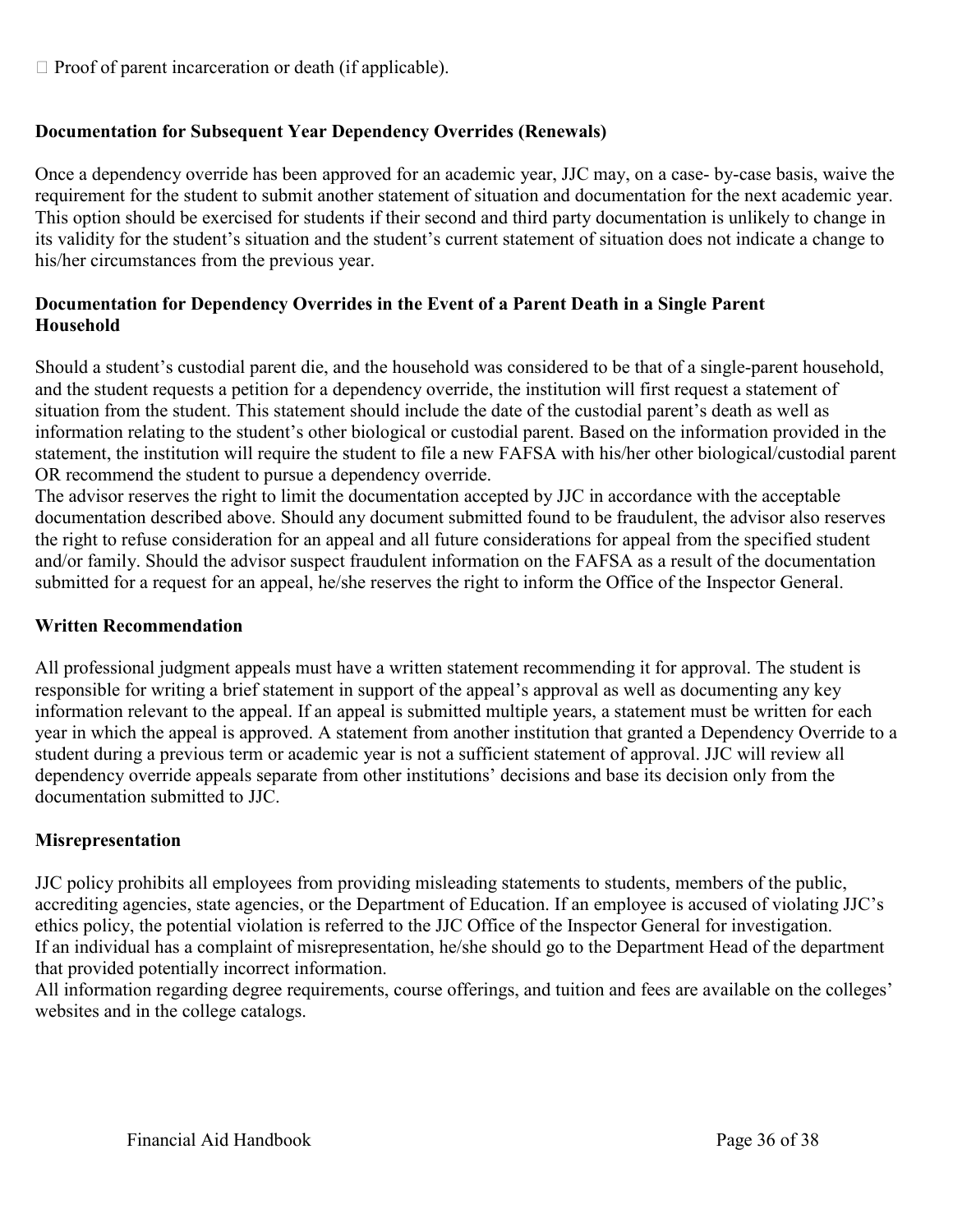## **Documentation**

JJC will only request proof of citizenship status if a student is flagged by CPS. If the student presents an original Certificate of Naturalization or U.S. Passport, per the FSA Handbook, he/she has provided acceptable documentation.

If the student is a U.S. Permanent Resident, refugee, or asylee, the student is asked to present the original Permanent Resident Card or I-94 (if applicable). Before sending the documentation for Secondary Confirmation, a FA Advisor will first re-enter the student's A# in FAA Access to the FAFSA to see if the A# will be confirmed when the FAFSA is re-sent. If the A# is not confirmed through re-entering it on FAA Access, copies of the necessary information are sent to the Department of Homeland Security through the Secondary Confirmation Process.

In order to receive a financial aid deferment of tuition and fees, a student must have satisfied all requirements of the financial aid application process. Students with a pending G-845 process will not receive a financial aid deferment because we have not confirmed their actual eligibility for aid. JJC will accept the documentation for the confirmation process at any point during the semester. Students are notified by a system generated letter if they are required to undergo secondary confirmation.

## **I. Secondary Confirmation**

If a student has been identified on the FAFSA as having an unconfirmed citizenship status, JJC will not award any type of Title IV funds to the student until we are certain the student is eligible to receive these funds. Within 10 business days after an institution receives the documentary evidence of immigration status submitted by a student required to undergo Third Step Verification, the institution must:

□ Title IV schools will access the U.S. Department of Homeland Security (DHS) Systemic Alien Verification for Entitlements (SAVE) system to submit documentation received by the student.

 $\Box$  An institution shall make its determination concerning a student's eligibility, pending the institution receipt of a DHS response.

Depending on the outcome from DHS, the student may or may not be eligible to receive Title IV aid.